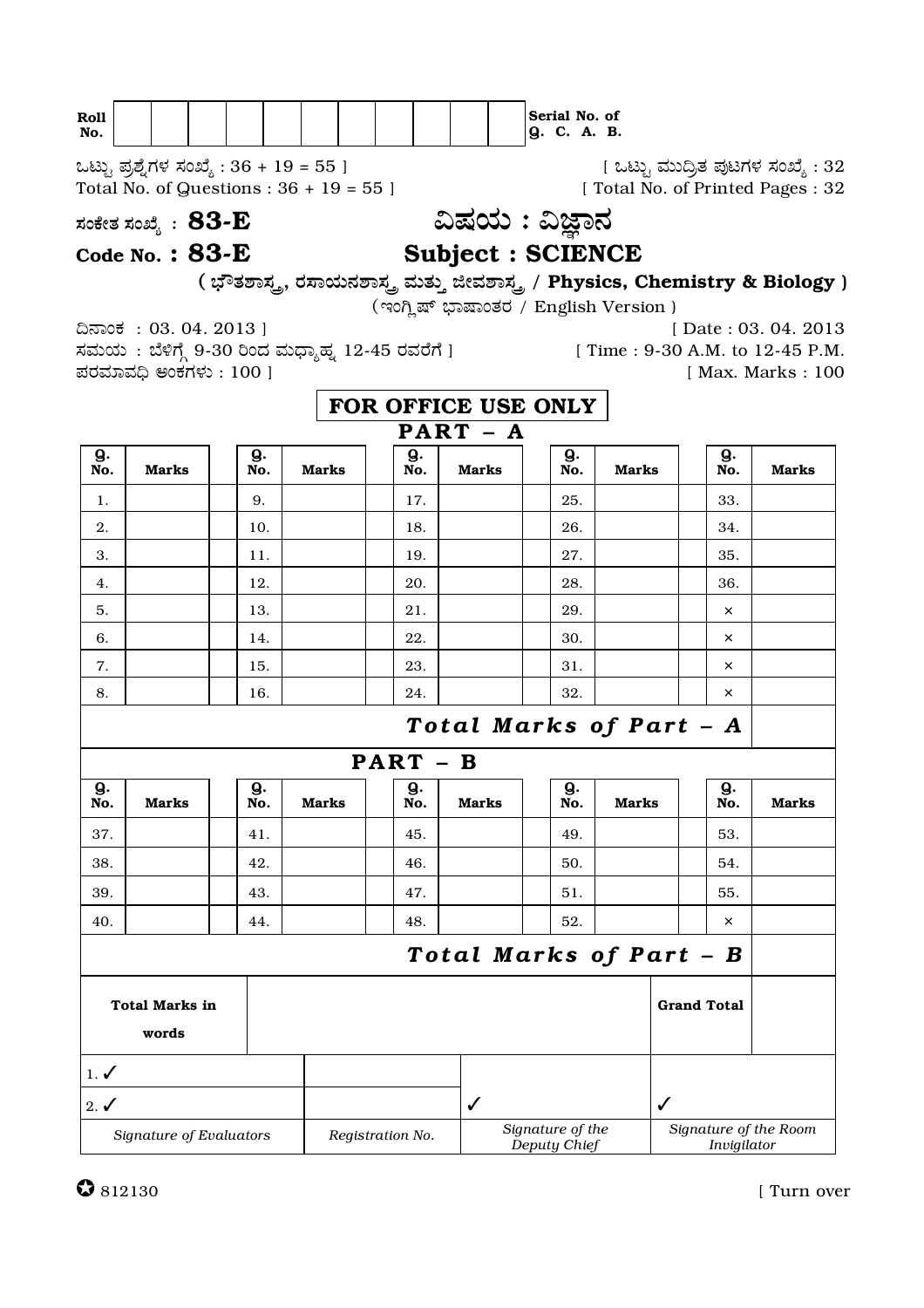#### *General Instructions* :

- i) The Question-cum-Answer Booklet consists of objective and subjective types of questions having 55 questions.
- ii) This question-cum-answer booklet contains *two* Parts. Part A contains the questions of Physics and Chemistry and **Part – B** contains Biology questions.
- iii) The question-cum-answer booklet has 36 questions in **Part A** and 19 questions in Part – B.
- iv) Space has been provided against each objective type question. You have to choose the correct choice and write the complete answer along with its alphabet in the space provided.
- v) For subjective type questions enough space for each question has been provided. You have to answer the questions in the space.
- vi) Follow the instructions given against both the objective and subjective types of questions.
- vii) Candidate should not write the answer with pencil. Answers written in pencil will not be evaluated. ( Except Graphs, Diagrams & Maps )
- viii) In case of Multiple Choice, Fill in the blanks and Matching questions, scratching / rewriting / marking is not permitted, thereby rendering to disqualification for evaluation.
- ix) Space for Rough Work has been printed and provided at the bottom of each page.
- x) Candidates have extra 15 minutes for reading the question paper.

## PART - A

## ( Physics & Chemistry )

*Four* alternatives are given for each of the following questions / incomplete statements. Only one of them is correct or most appropriate. Choose the correct alternative and write the complete answer along with its alphabet in the space provided against each question.  $10 \times 1 = 10$ 

1. *A, B* and *C* are the three coils of conductor having different number of turns, wound around a soft iron ring as shown in the figure. Ends of coils *B* and *C* are connected to the galvanometers. The observation that can be made when ends of coil *A* are connected to an *A.C.* source is



- (A) same electric current is induced in *B* and *C*
- (B) no electric current is induced in *B* and *C*
- (C) induced electric current is more in *B* than in *C*
- (D) induced electric current is less in *B* than in *C*.
- *Ans :*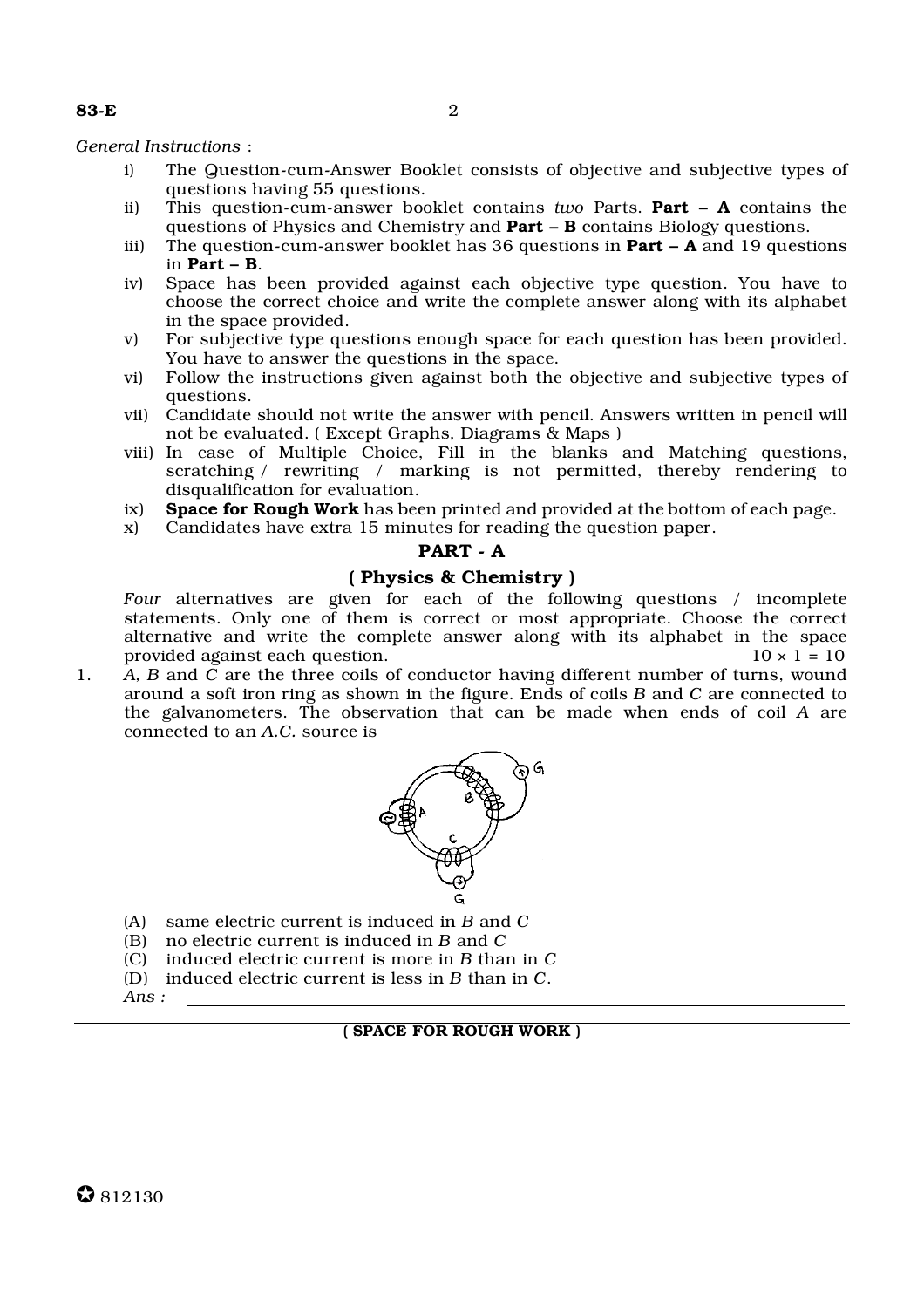- 2. The induced electromotive force increases when a magnet is moved fast in a stationary coil of wire because,
	- (A) magnetic field increases
	- (B) rate of change of magnetic field increases
	- (C) rate of change of magnetic field decreases
	- (D) magnetic field decreases.
	- *Ans :*
- 3. A photoelectric cell emits electrons when illuminated by a 60 W bulb. If the same cell is illuminated by replacing it with a 40 W bulb, the observation that can be made is
	- (A) no photoelectric effect takes place
	- (B) number of photoelectrons increases
	- (C) the kinetic energy of photoelectrons decreases
	- (D) number of photoelectrons decreases.
	- *Ans :*
- 4. The defect in an engine is detected by using *X*-rays. The gamma radiation can also be used for the same purpose because gamma radiation has,
	- (A) higher frequency than *X*-ray
	- (B) same frequency as that of *X*-ray
	- (C) higher wavelength than *X*-ray
	- (D) same wavelength as that of *X*-ray.

*Ans :*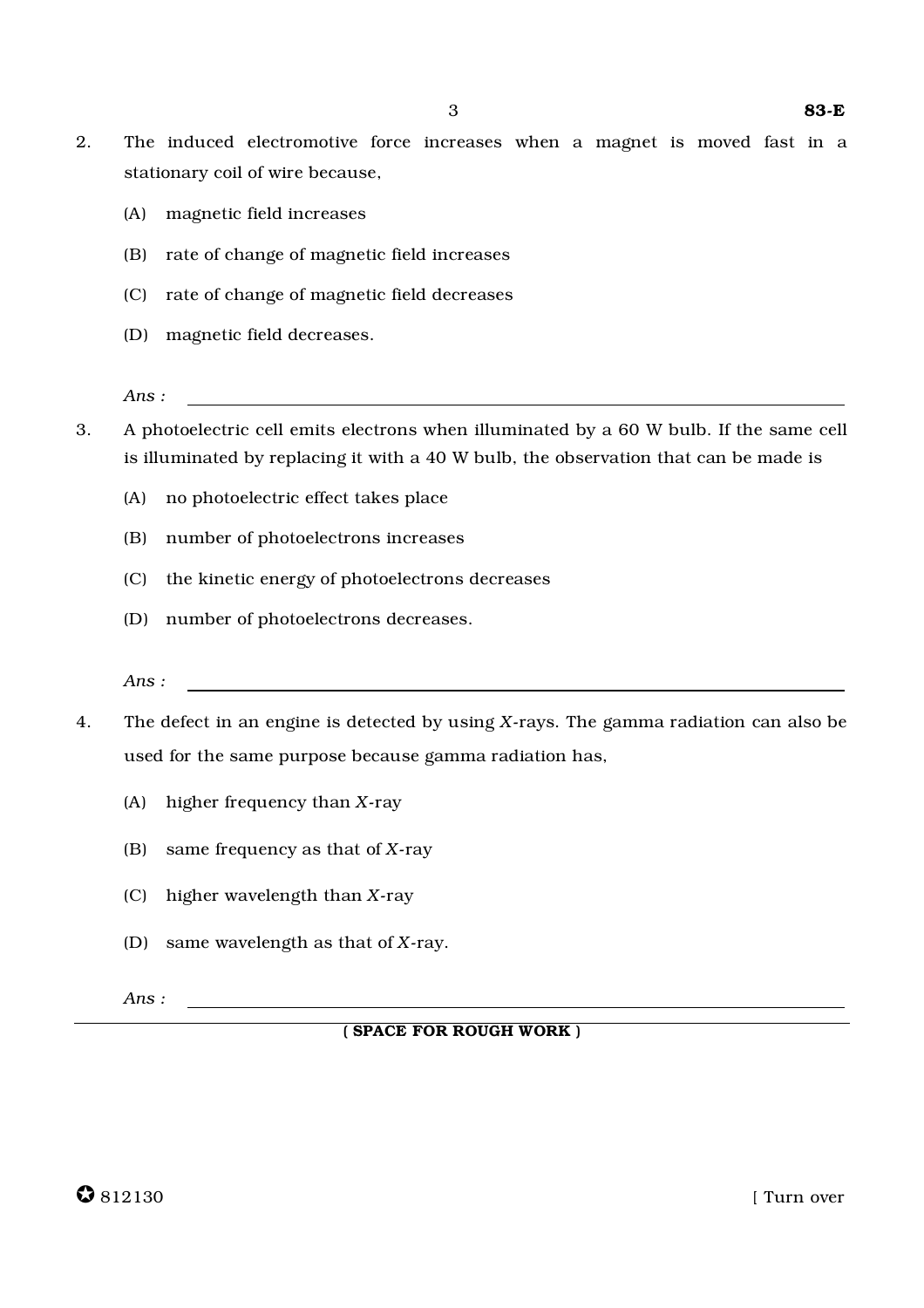| 83-E | 4                                                                            |
|------|------------------------------------------------------------------------------|
| 5.   | The transducer used in television transmission works on the principle of     |
|      | electromagnetic induction<br>(A)                                             |
|      | photoelectric effect<br>(B)                                                  |
|      | (C) Raman's effect                                                           |
|      | (D) Rayleigh's effect.                                                       |
|      | Ans:                                                                         |
| 6.   | The source that gives line emission spectrum when subjected to dispersion is |
|      | Molten iron<br>(A)                                                           |
|      | (B)<br>Sun                                                                   |
|      | (C)<br>Mercury vapour                                                        |
|      | (D) Candle flame.                                                            |
|      | Ans:                                                                         |
| 7.   | The application of Doppler effect of microwave among the following is        |
|      | (A) Ultrasound scanner                                                       |
|      | Echocardiography<br>(B)                                                      |
|      | (C)<br>Tracking of artificial satellites                                     |
|      | Determining velocity of submarine.<br>(D)                                    |

*Ans :*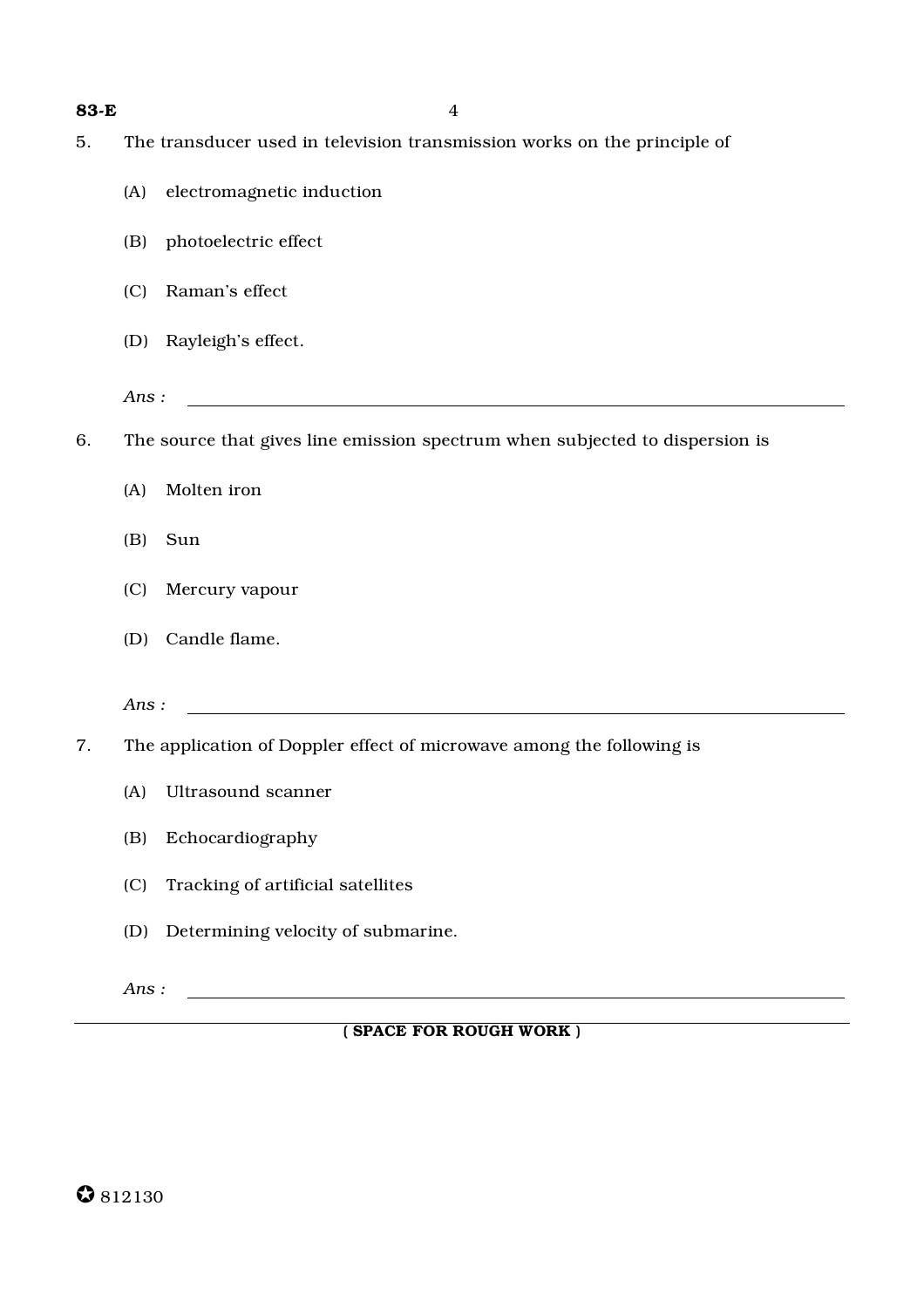- 8. Which of the following is not a good practice to conserve fuel ?
	- (A) Using public transport system
	- (B) Using motor bike to travel short distances
	- (C) Using bicycle to travel short distances
	- (D) Walking the short distances.
	- *Ans :*
- 9. The ratio of number of moles of butane to the number of moles of oxygen necessary for complete combustion of butane is
	- $(A) \quad 1 : 2$
	- (B) 2 : 3
	- (C) 1 : 5
	- (D) 2 : 13.

*Ans :*

- 10. Human beings are interfering in bio-geochemical cycle by using
	- (A) soaps (B) detergents
	- (C) paper
	- (D) cotton.

```
Ans :
```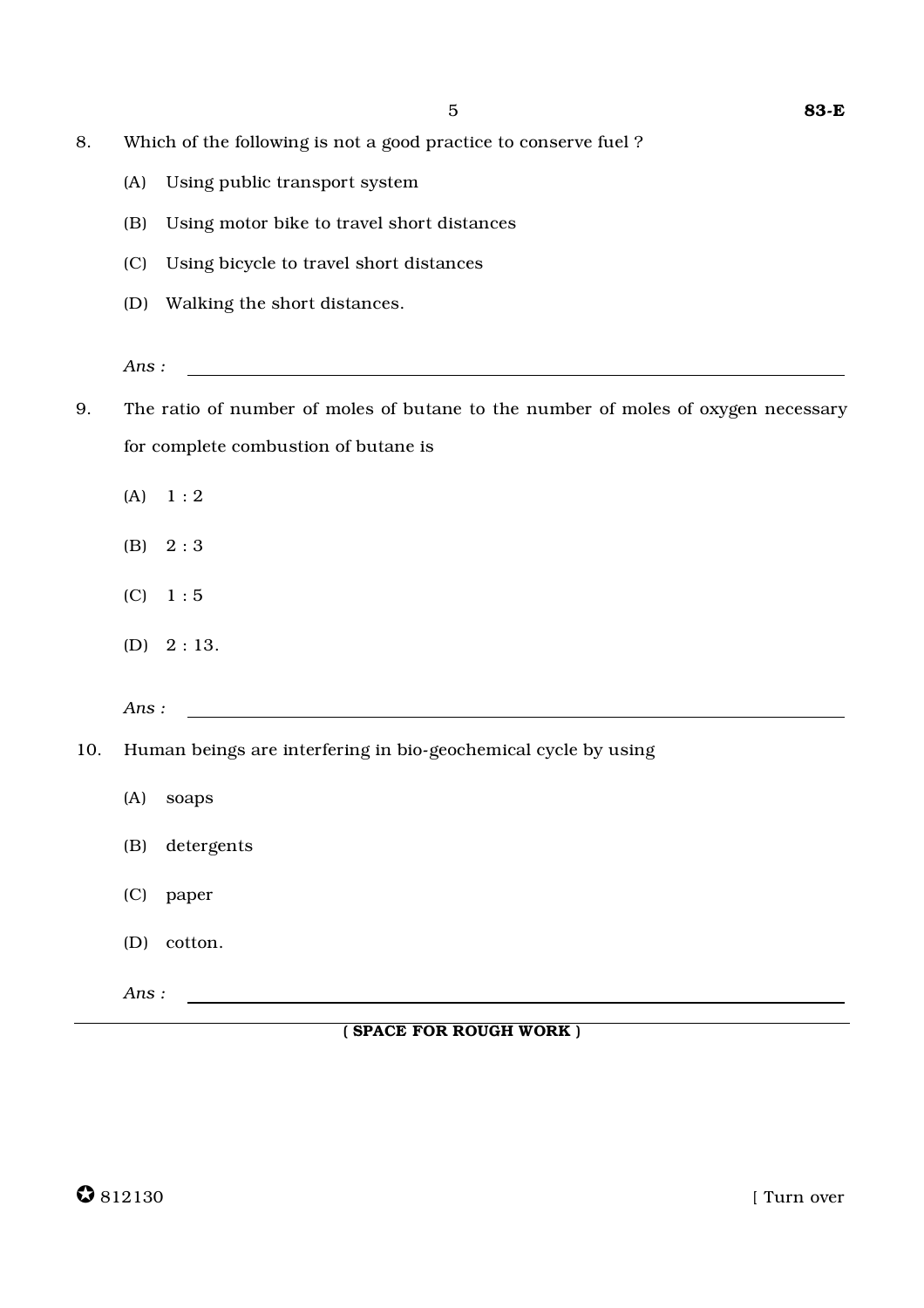11. Match the statements given in List-A with appropriate names given in List-B. Write the correct answer in the space provided :  $4 \times 1 = 4$ 

|        | List-A                                |       | List-B                                                                              |
|--------|---------------------------------------|-------|-------------------------------------------------------------------------------------|
| (a)    | First Indian satellite                | (i)   | Bhaskara-1                                                                          |
| (b)    | First Indian remote sensing satellite | (ii)  | Polar Satellite Launch Vehicle (PSLV)                                               |
| (c)    | First Indian geostationary satellite  | (iii) | Satellite Launch Vehicle-3 (SLV-3)                                                  |
| (d)    | First Indian rocket                   | (iv)  | Aryabhatta                                                                          |
|        |                                       | (v)   | Rohini RH-75                                                                        |
|        |                                       | (vi)  | <b>INSAT-3E</b>                                                                     |
|        |                                       |       | (vii) Ariane Passenger Payload Experiment                                           |
|        |                                       |       | (APPLE)                                                                             |
| Ans. : | a)                                    |       |                                                                                     |
|        | b)                                    |       |                                                                                     |
|        | $\mathbf{c})$                         |       |                                                                                     |
|        | d)                                    |       |                                                                                     |
|        | Fill in the blanks:                   |       | $3 \times 1 = 3$                                                                    |
|        |                                       |       | The gravitational force between earth and an object of mass 10 kg on its surface in |

- 12. The gravitational force between earth and an object of mass 10 kg on its surface in newtons is ……………………… .
- 13. 'I' is the intensity of scattered light of wavelength λ. The mathematical form of the statement "Intensity of scattered light is inversely proportional to fourth power of its wavelength" is ………………………… .
- 14. Name of the simplest hydrocarbon is ………………………… .

## ( SPACE FOR ROUGH WORK )

## 83-E 6

✪ <sup>812130</sup>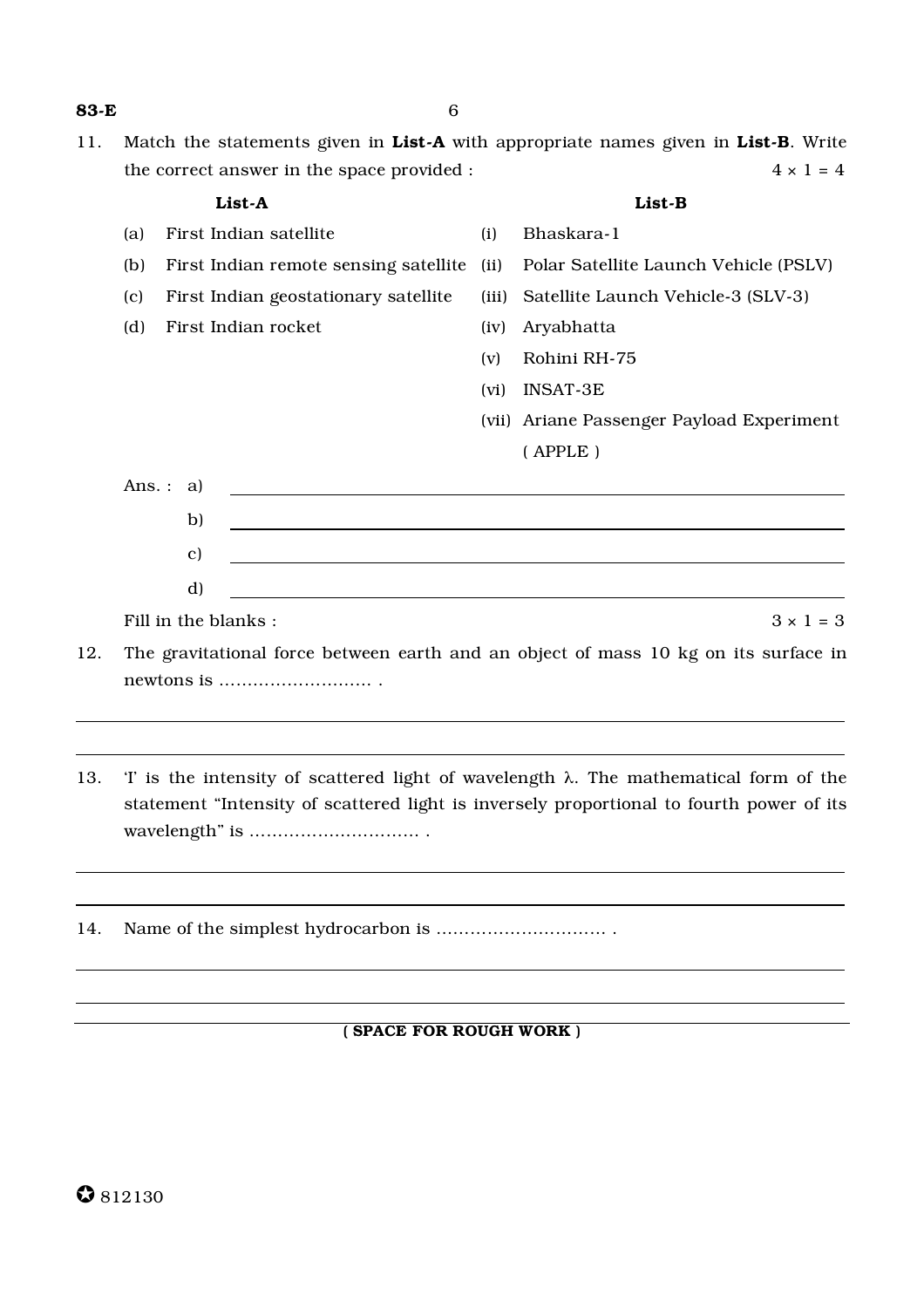Answer the following :  $6 \times 1 = 6$ 

15. What is a heat engine ?

16. A composite light containing yellow, blue and orange colours is passed through a prism. Which colour bends the most ?

17. What is the minimum frequency of sound wave needed to prepare emulsion from two immiscible liquids ?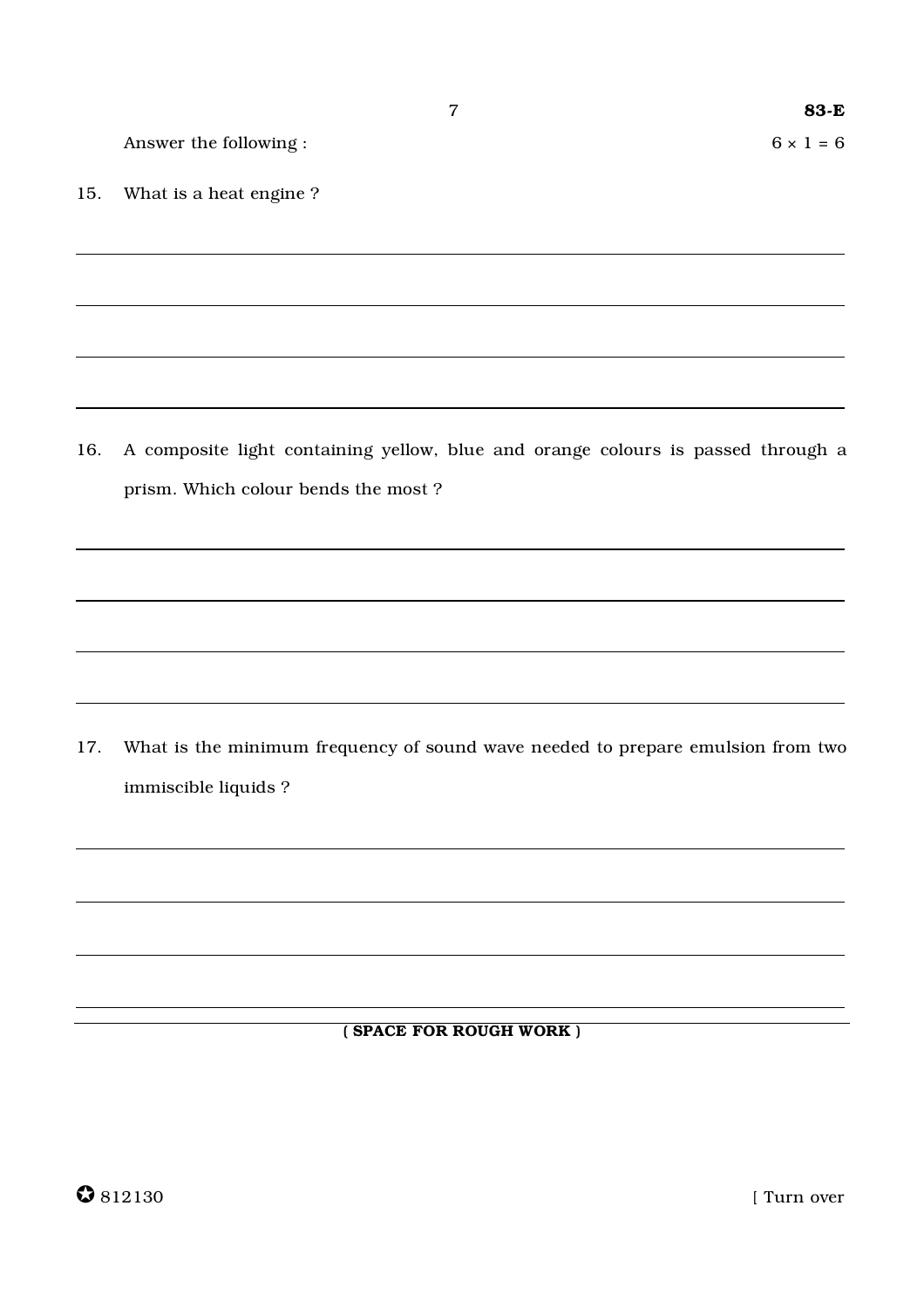18. By how many times a 3rd magnitude star is brighter than 5th magnitude star ?

19. Calcium bicarbonate causes hardness in water but not calcium carbonate. Why ?

20. What is Saponification ?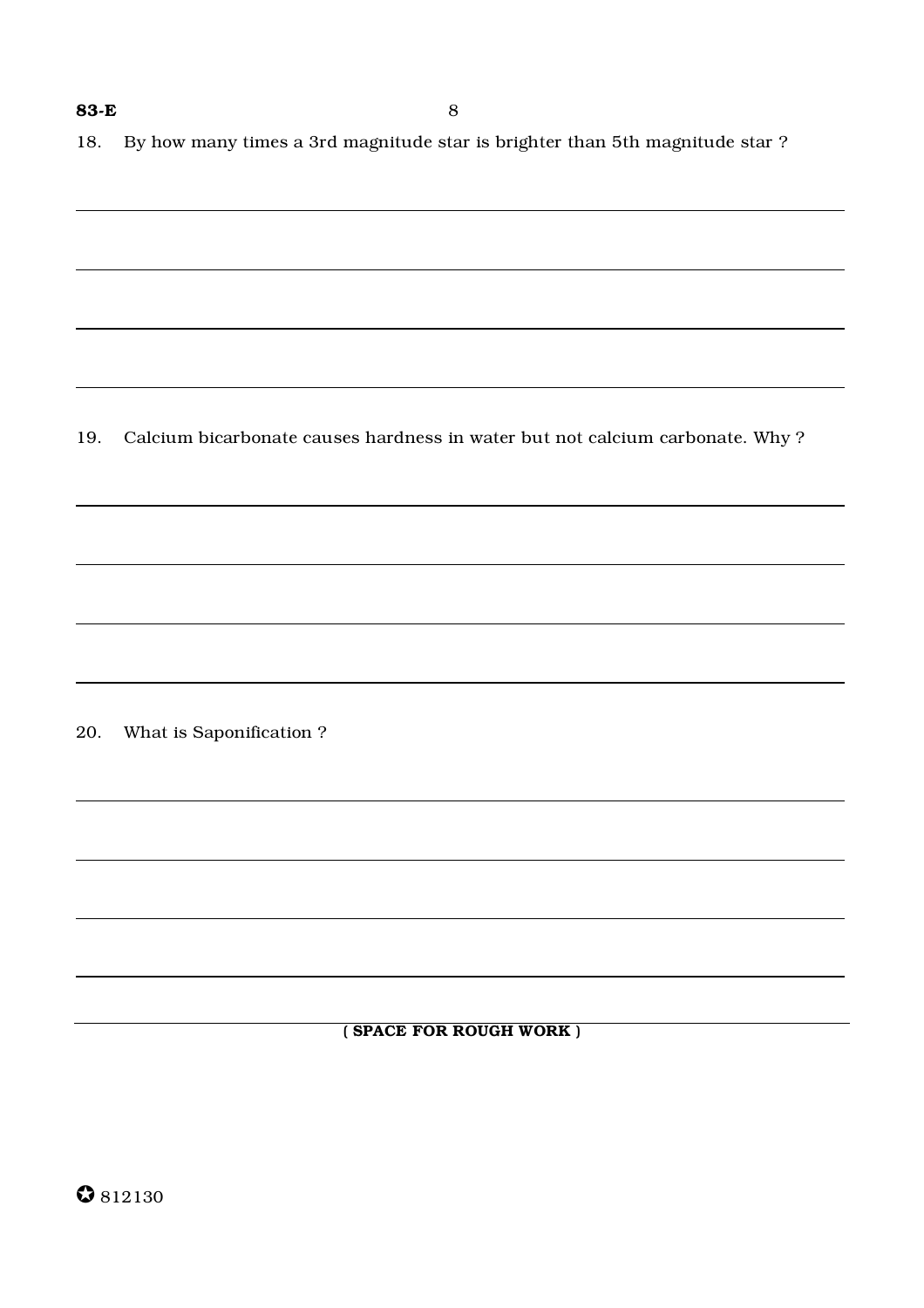Answer the following questions :

83-E  $9 \times 2 = 18$ 

21. Draw a neat diagram of AC dynamo and label the parts.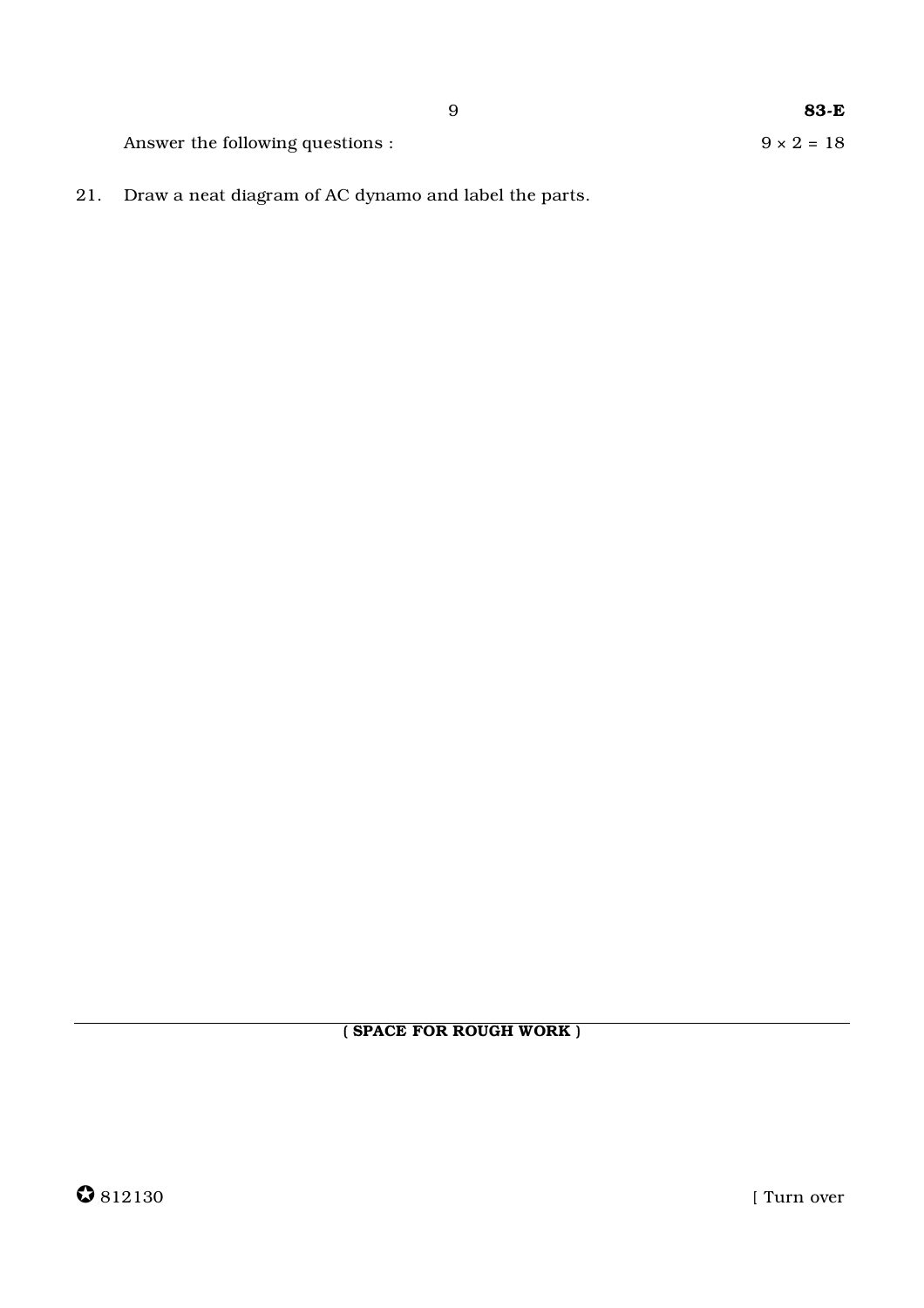22. A robot sent to the moon sends a laser light towards the earth. If it takes 1·3 seconds to reach the earth then calculate the distance between moon and the earth in kilometres.

( Given : Velocity of light is  $3 \times 10^8$  m/s )

23. Write two differences between intrinsic semiconductor and extrinsic semiconductor.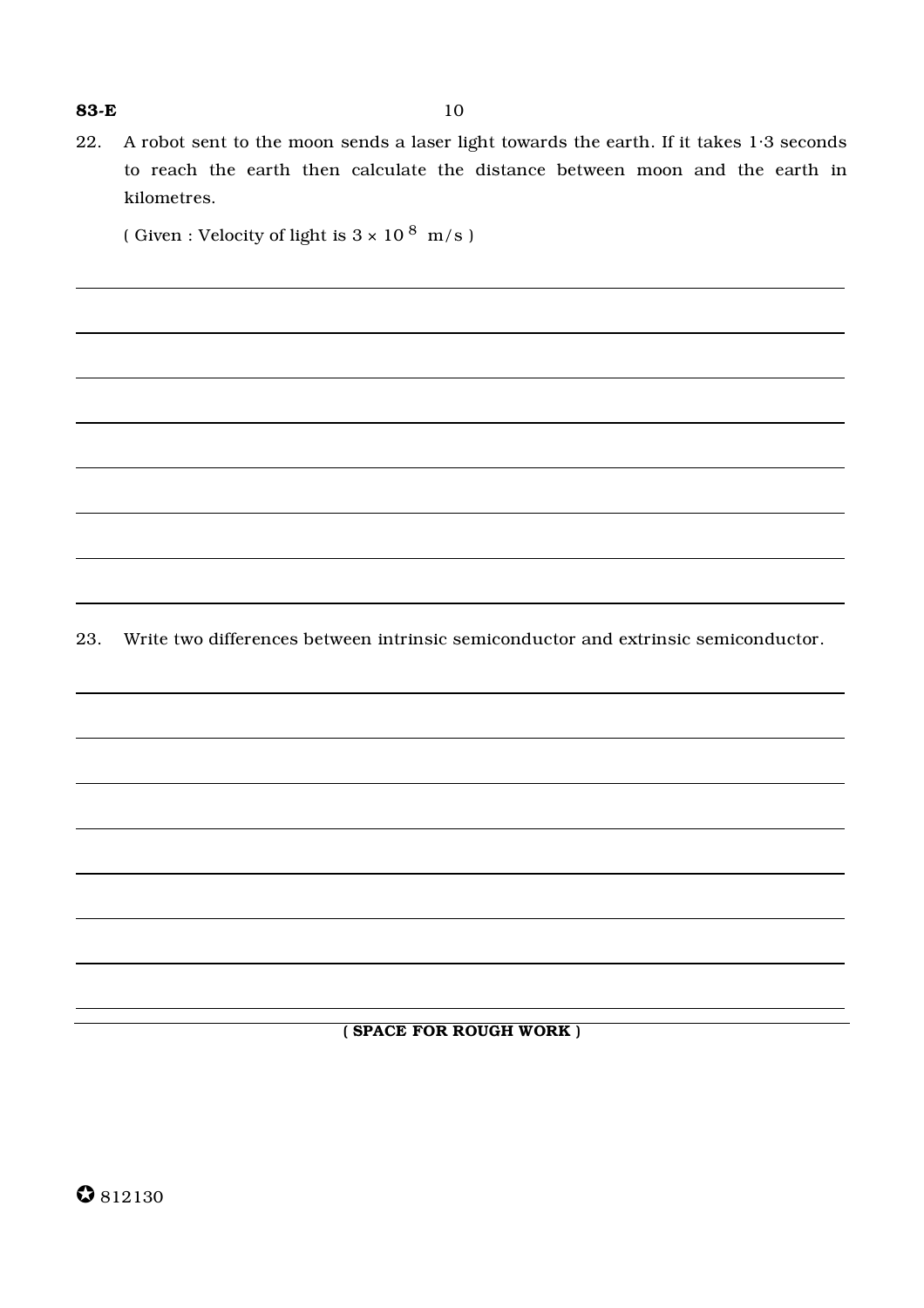|  |  |  | 24. Write two differences between centripetal force and centrifugal force. |  |
|--|--|--|----------------------------------------------------------------------------|--|
|  |  |  |                                                                            |  |

| 25. | Two masses $m_1$ and $m_2$ are separated by a distance d. Find by how many times the   |
|-----|----------------------------------------------------------------------------------------|
|     | force of gravity increases if mass of each of the objects is doubled without change in |
|     | the distance between them.                                                             |
|     |                                                                                        |
|     |                                                                                        |
|     |                                                                                        |
|     |                                                                                        |
|     |                                                                                        |
|     |                                                                                        |
|     |                                                                                        |
|     |                                                                                        |
|     |                                                                                        |
|     |                                                                                        |
|     |                                                                                        |
|     |                                                                                        |
|     | (SPACE FOR ROUGH WORK)                                                                 |
|     |                                                                                        |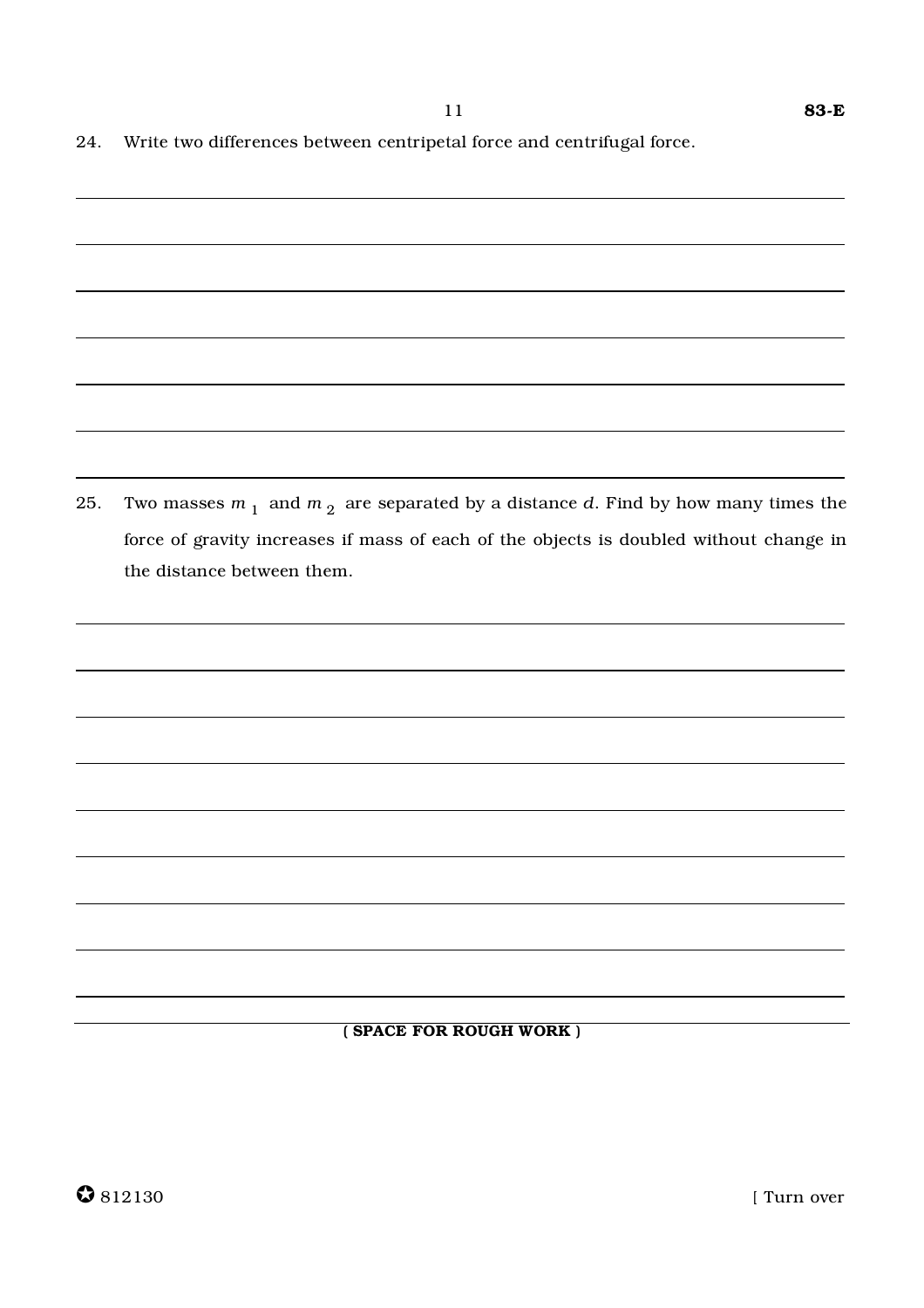26. Which reaction is responsible for solar energy ? Name the major component of solar energy that reaches us.

27. Draw a neat diagram of electrolytic cell used in the purification of copper and label the following :

a) Anode b) Cathode.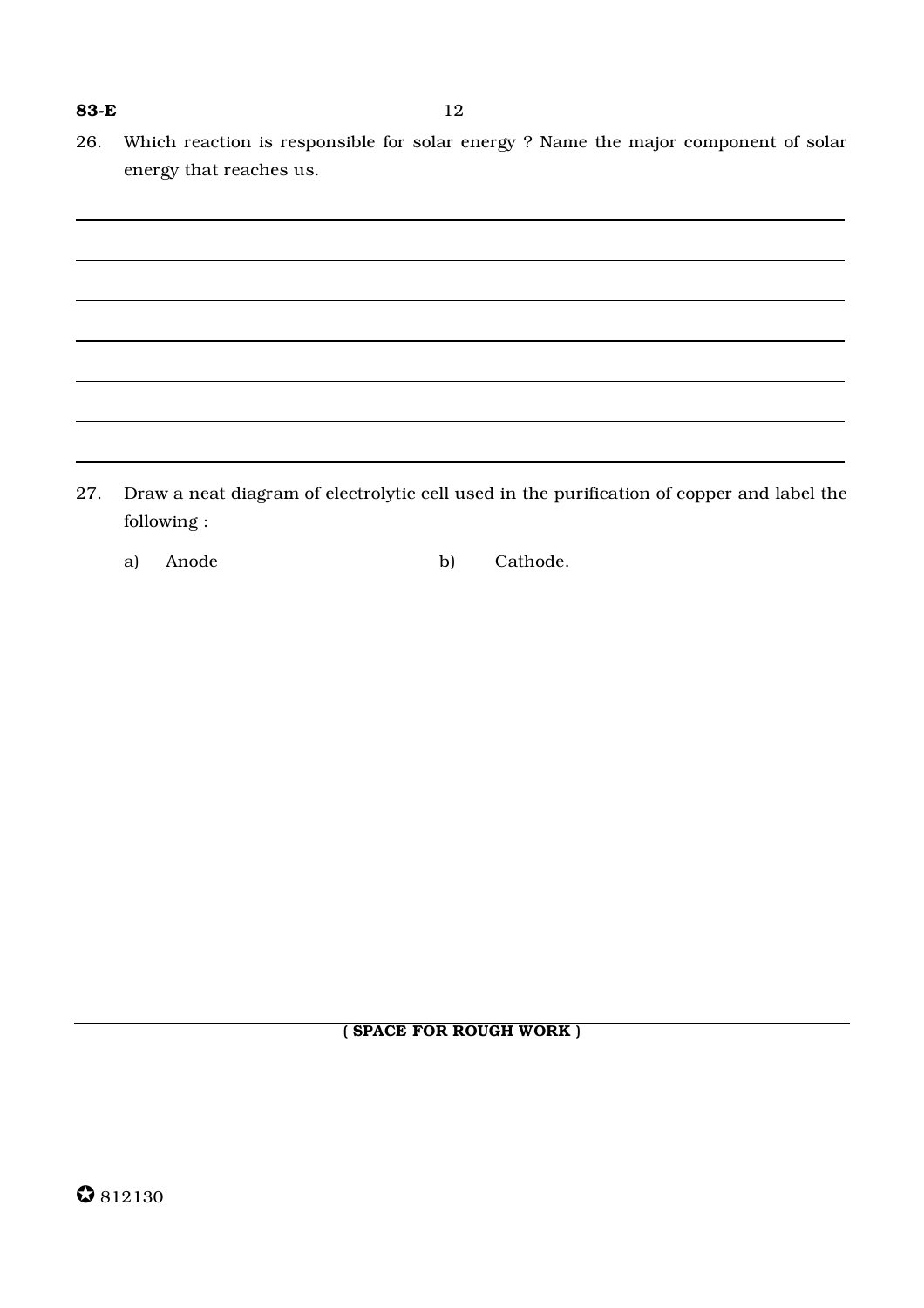13

(SPACE FOR ROUGH WORK)

[ Turn over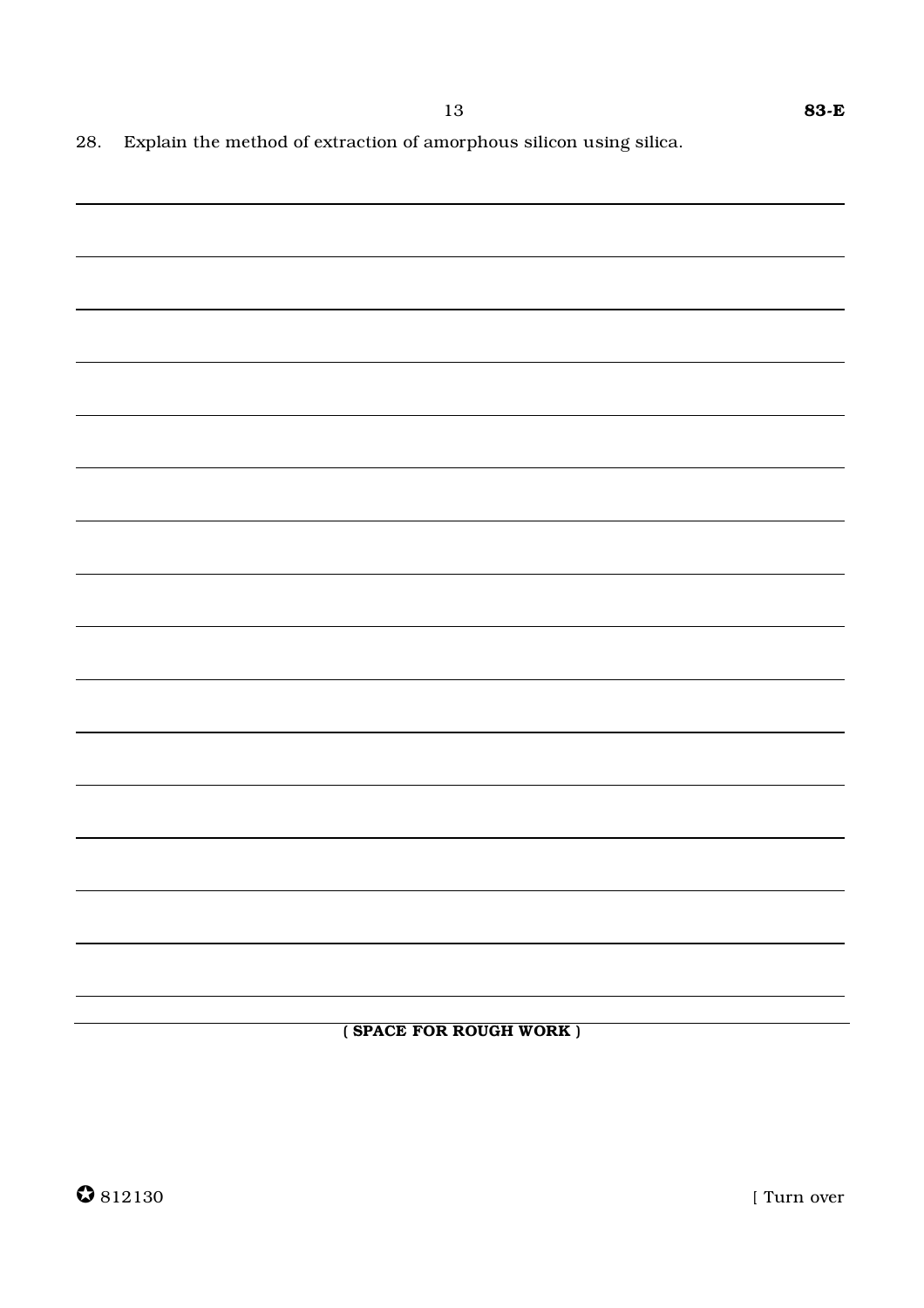- 29. Draw a neat diagram showing permutit process of softening hard water and label the following :
	- a) Zeolite layer b) Soft water layer.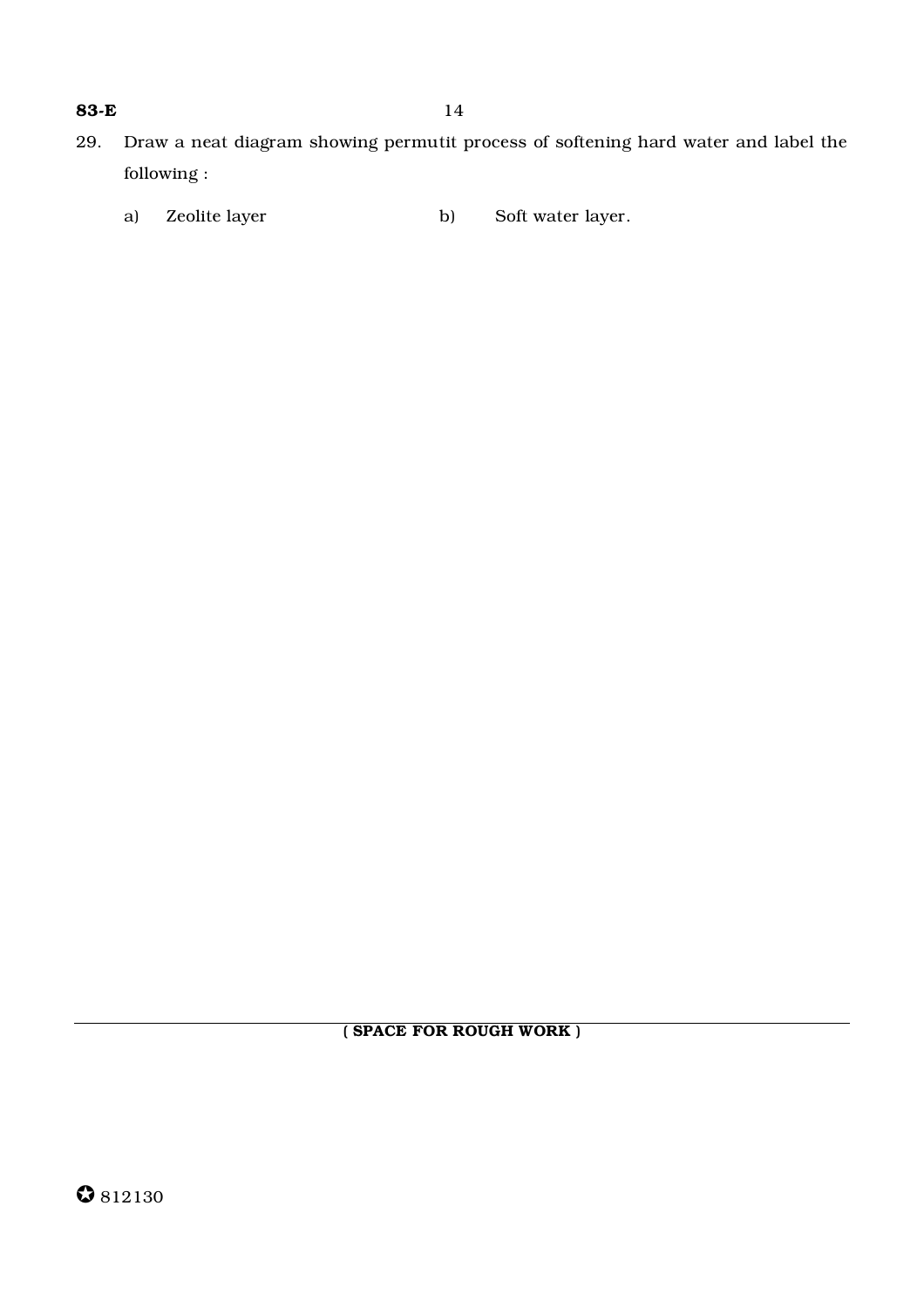$4 \times 3 = 12$ 

15

Answer the following:

- 30. Draw a neat diagram of petrol engine and label the following parts :
	- Spark plug Piston b) Crank shaft. a)  $\mathbf{c})$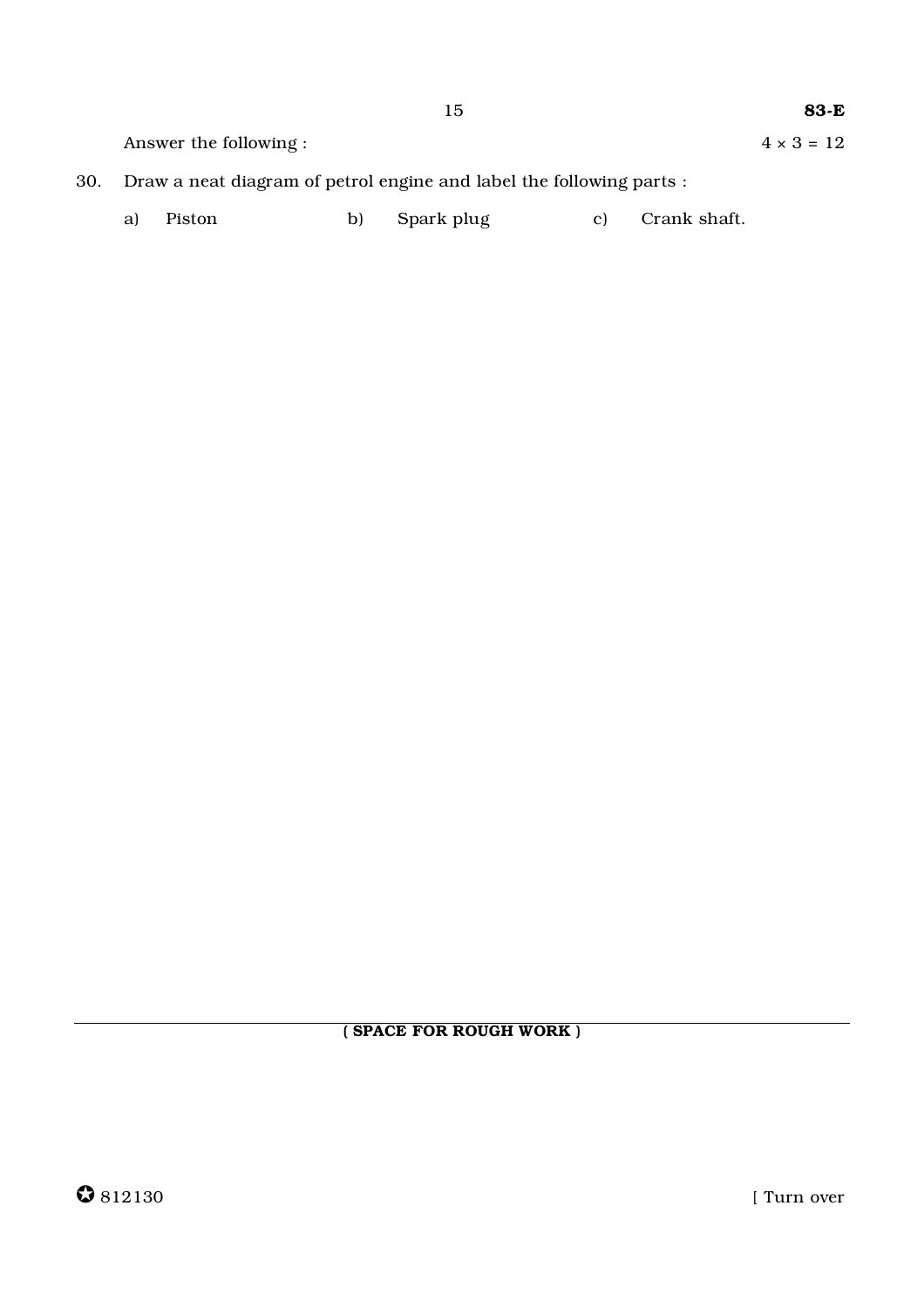31. What is induced radioactivity ? Name the radioactive element obtained when  $_{13}$  Al <sup>27</sup> is bombarded with alpha particle. Write one use of this radioactive element.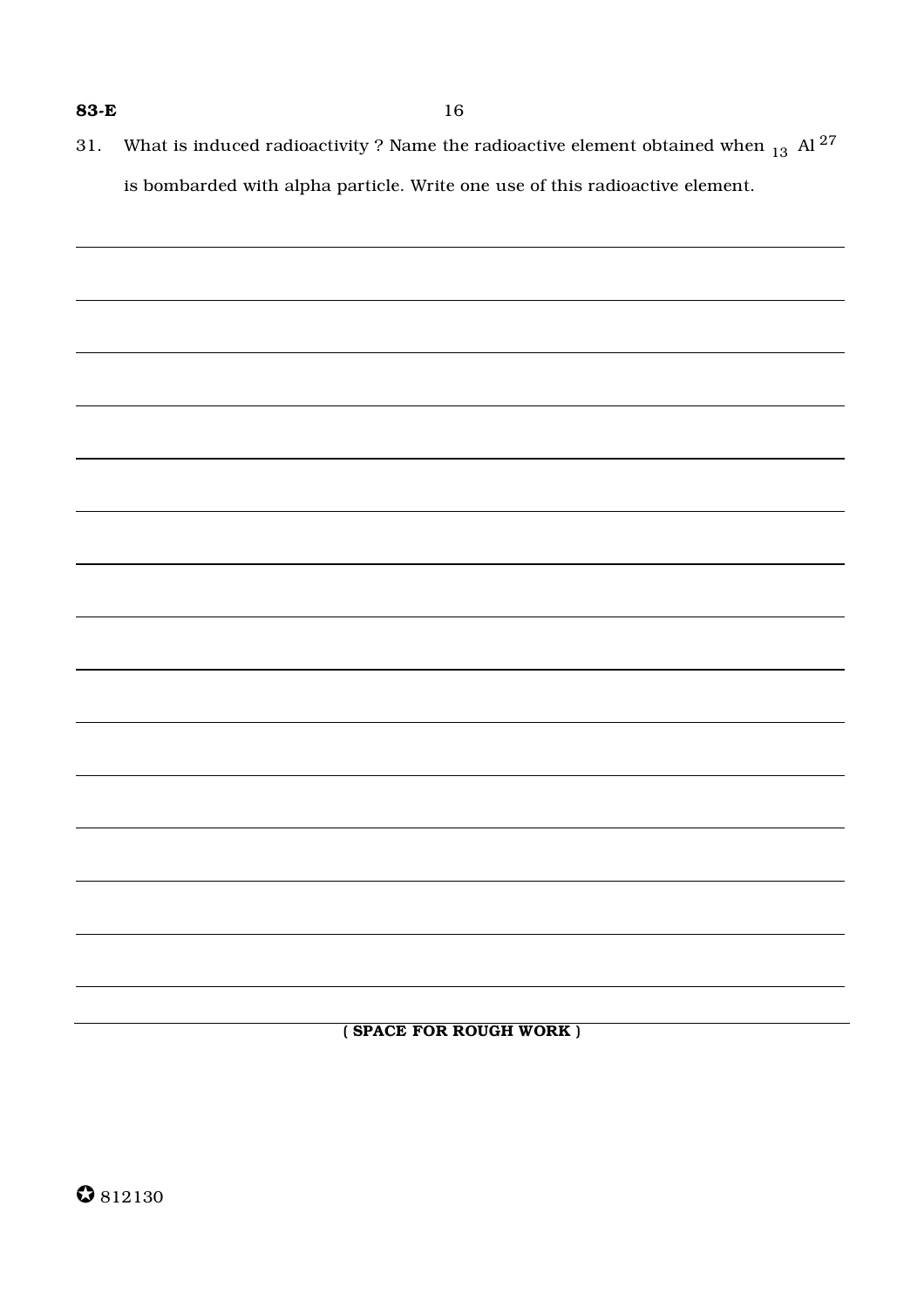- 32. Write the structural formulae of the following:
	- Cyclopropane c) Ethene. a) Benzene b)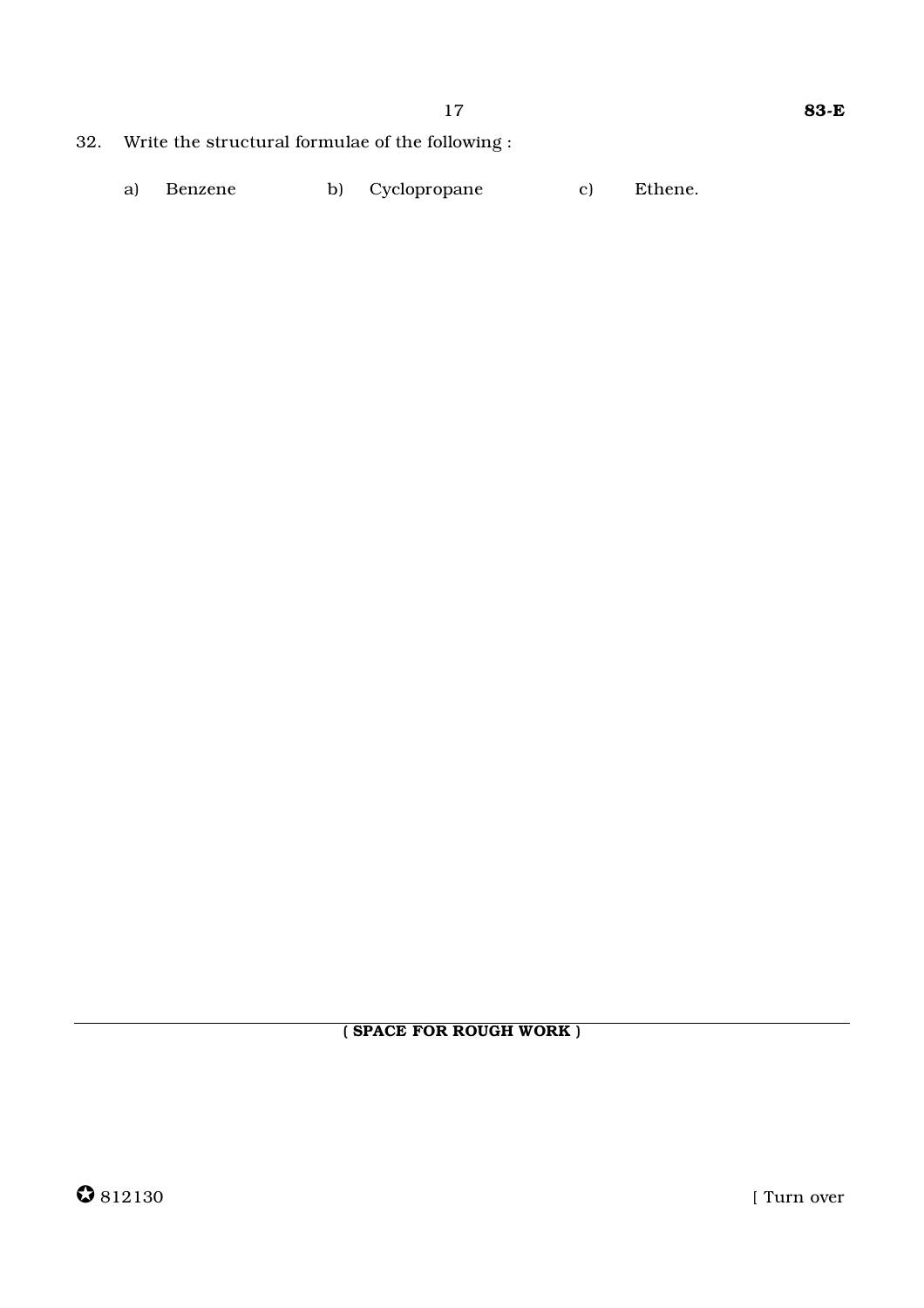- 33. Based on the following statements identify the type of polymer-plastic to which it belongs :
	- a) Polythene Loses its shape everytime when it is heated.

b) Bakelite — It does not become soft on heating.

c) Terylene — During polymerisation simple molecule is released.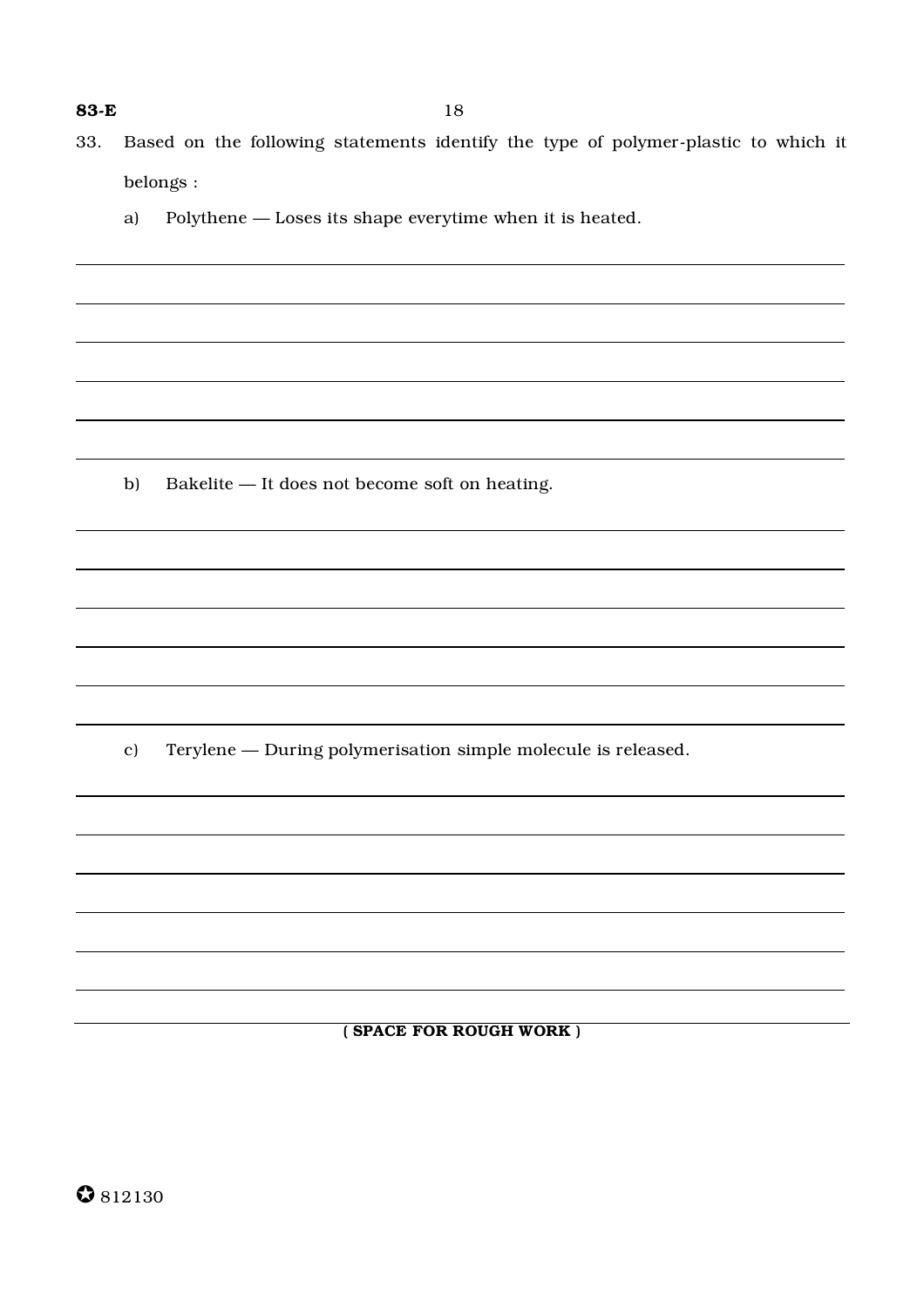Answer the following :  $3 \times 4 = 12$ 

34. Name the two types of star clusters. Write any two differences between them. Mention one use of study of star clusters.

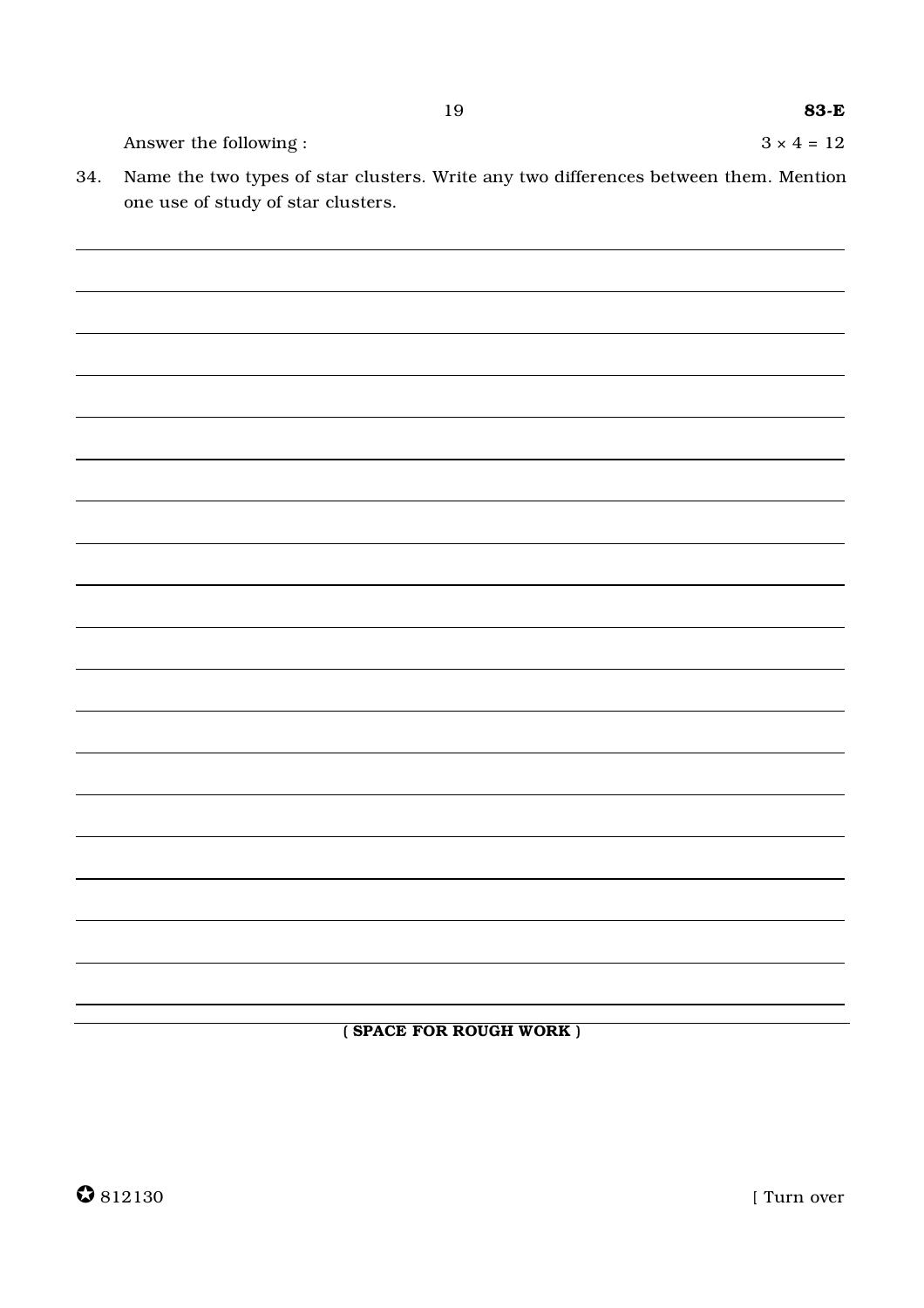- 35. Draw a neat diagram of nuclear reactor and label the following parts :
	- a) Control rods b) Concrete shield.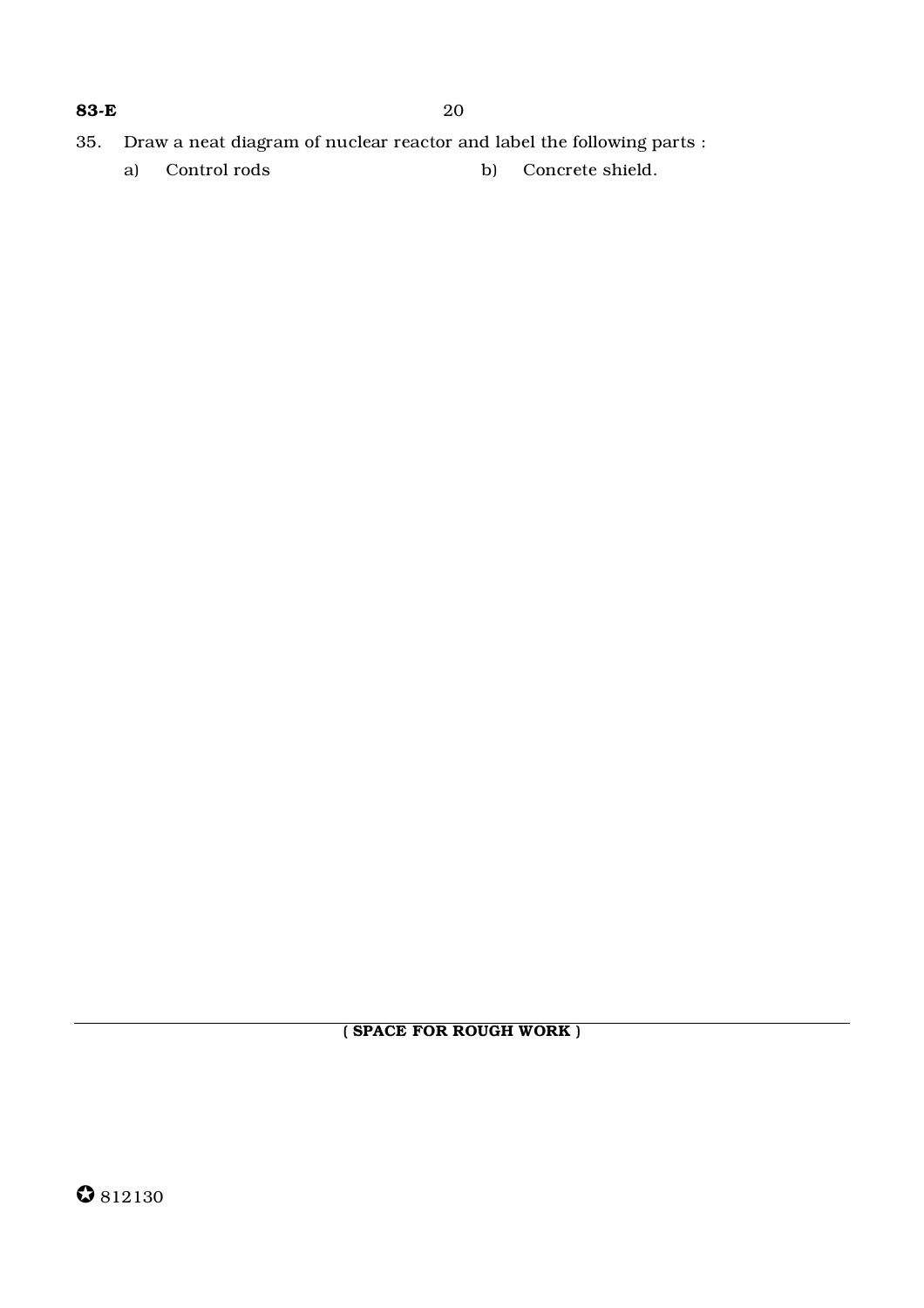- 36. a) Explain an experiment with chemical equation to establish that iron is more reactive than silver.
- b) Write the chemical equation representing the reaction of zinc with the following : i) Dilute hydrochloric acid ii) Dilute sulphuric acid.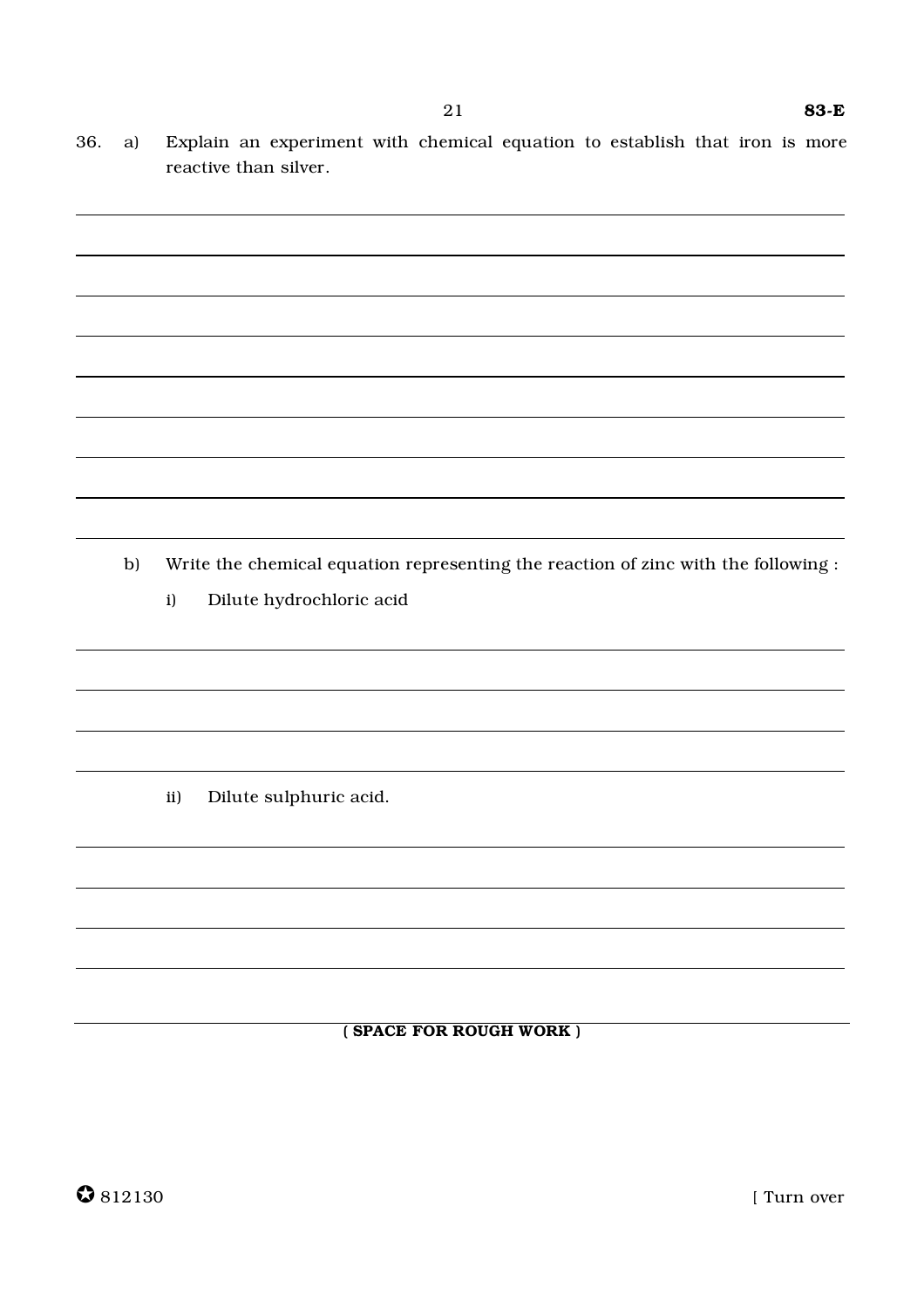## PART – B

# ( Biology )

*Four* alternatives are given for each of the following questions / incomplete statements. Only one of them is correct or most appropriate. Choose the correct alternative and write the complete answer along with its alphabet in the space provided against each question.  $5 \times 1 = 5$ 

- 37. The blue pigment present in red algae along with phycoerythrin is
	- (A) Chlorophyll-*c*
	- (B) Phycocyanin
	- (C) Chlorophyll-*b*
	- (D) Xanthophyll.

*Ans :*

- 38. If reverse transcriptase enzyme is absent in HIV then it
	- (A) cannot survive
	- (B) can synthesise DNA
	- (C) cannot synthesise DNA
	- (D) cannot adapt itself to the host.

*Ans :*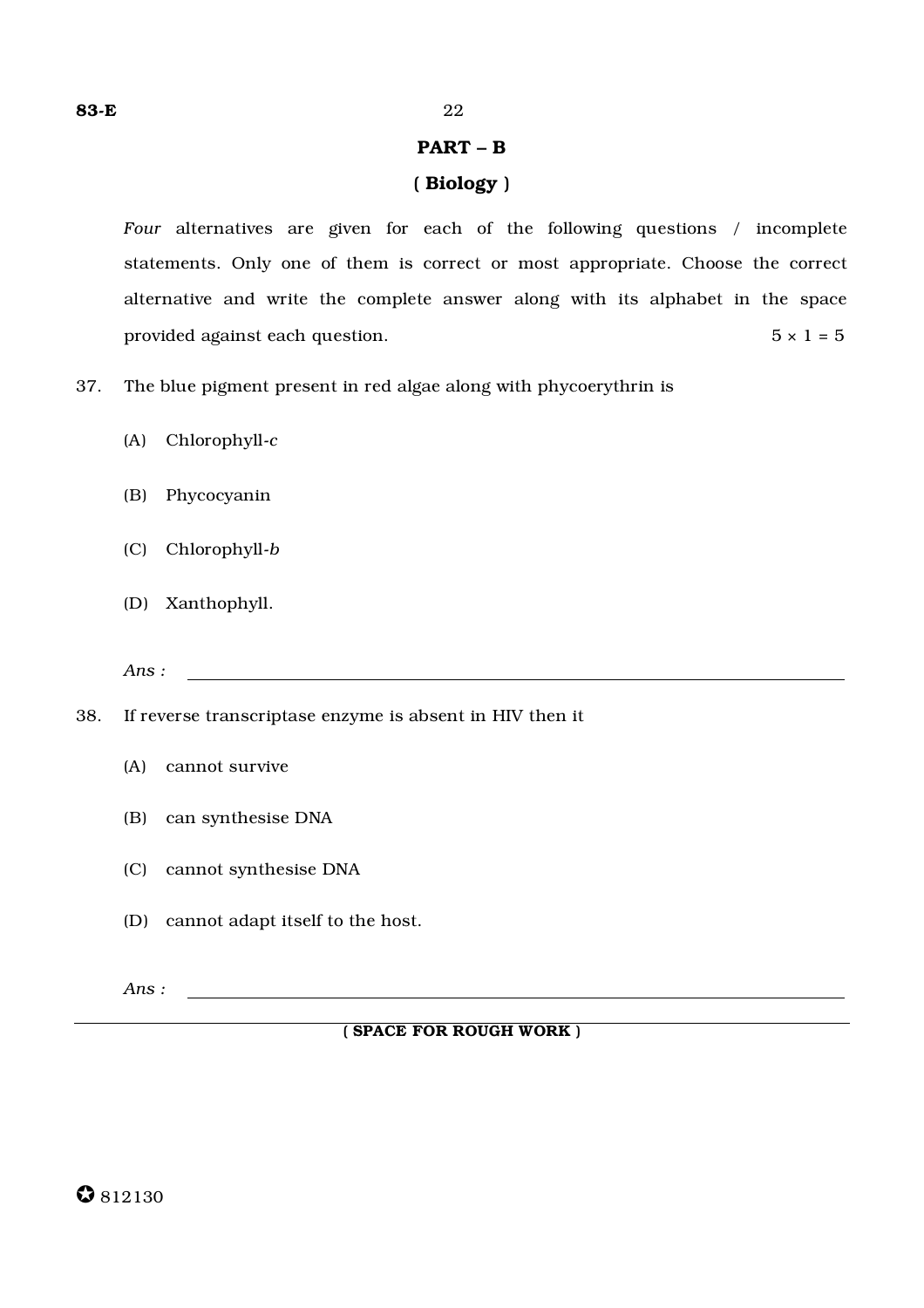39. Concentrated hydrochloric acid is added to a sample taken in a test-tube. After some time, it turns to crimson red. The sample is adulterated

|     | (A)  | cooking oil                                                                                                           |     | (B) ghee                                                                       |
|-----|------|-----------------------------------------------------------------------------------------------------------------------|-----|--------------------------------------------------------------------------------|
|     |      | (C) turmeric powder                                                                                                   | (D) | honey.                                                                         |
|     | Ans: |                                                                                                                       |     |                                                                                |
| 40. |      |                                                                                                                       |     | The microbe present in paddy fields which has the capacity to absorb and store |
|     |      | atmospheric nitrogen is                                                                                               |     |                                                                                |
|     | (A)  | Rhizobium                                                                                                             | (B) | Nitrobacter                                                                    |
|     | (C)  | Anabaena                                                                                                              |     | (D) Pseudomonas.                                                               |
|     | Ans: | <u> 1989 - Johann Barn, mars ann an t-Amhain an t-Amhain an t-Amhain an t-Amhain an t-Amhain an t-Amhain an t-Amh</u> |     |                                                                                |
| 41. |      |                                                                                                                       |     | The technique of breaking DNA into fragments by using specific enzymes and gel |
|     |      | electrophoresis is                                                                                                    |     |                                                                                |
|     | (A)  | recombinant DNA technology                                                                                            |     |                                                                                |
|     | (B)  | DNA fingerprint technology                                                                                            |     |                                                                                |
|     | (C)  | tissue culture                                                                                                        |     |                                                                                |
|     | (D)  | cloning.                                                                                                              |     |                                                                                |
|     | Ans: |                                                                                                                       |     |                                                                                |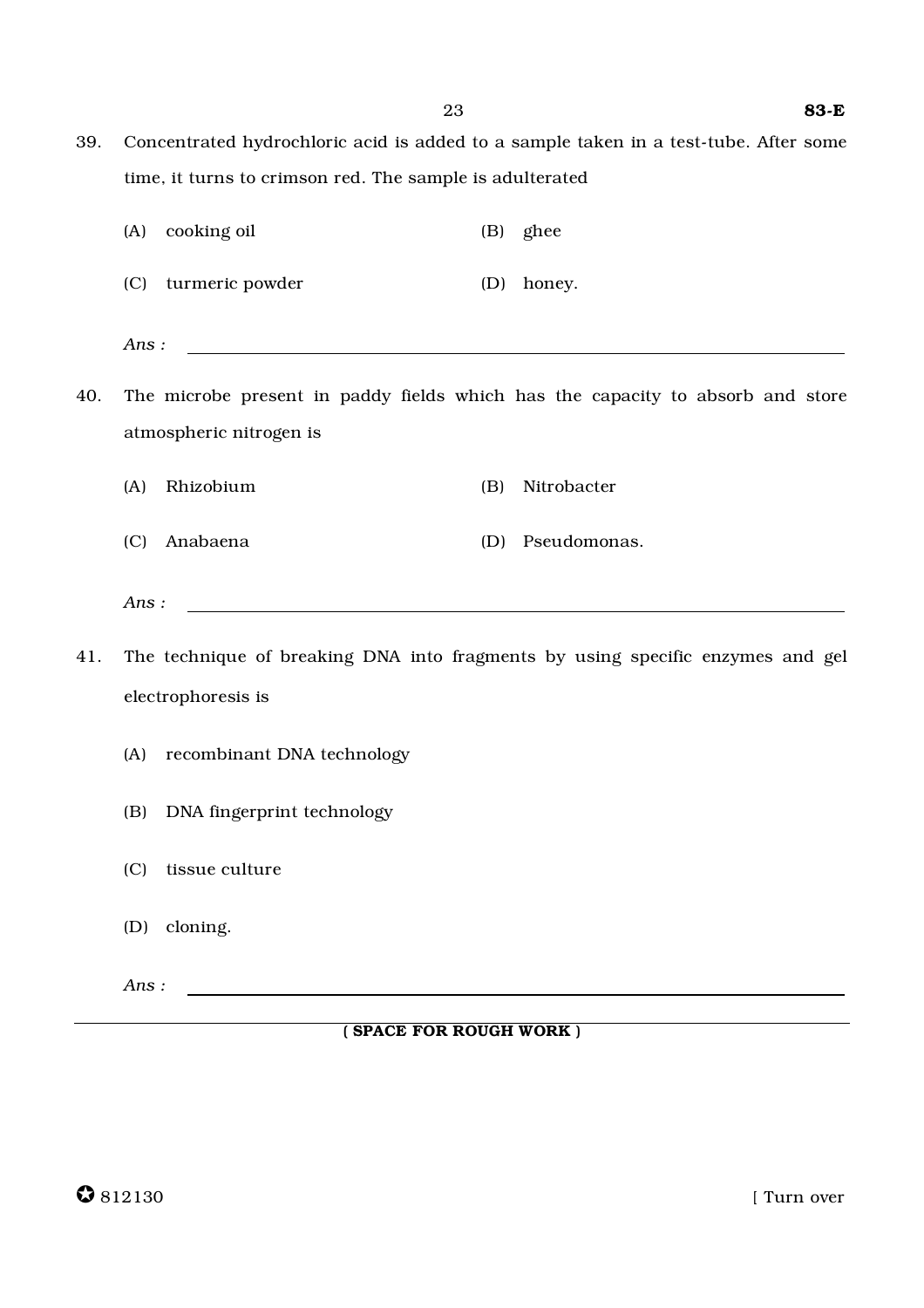- **83-E** 24
- 42. Match the types of environmental pollutions given in **Column 'A'** with their effects given in **Column 'B'**. Write the correct answer in the space provided :  $4 \times 1 = 4$ 
	- *A B* (a) Air pollution (i) causes diseases in plants (b) Water pollution (ii) causes radioactive hazards (c) Soil pollution (iii) causes blindness (d) Noise pollution (iv) cholera and amoebiasis are caused (v) skin cancer and mutations are caused (vi) increases the growth of lichens (vii) causes deafness. *Ans.* : (a) (b) (c) (d)

Answer the following in a sentence each :  $4 \times 1 = 4$ 

43. A fish which has escaped from a fisherman's net has lost one of its pectoral fins. What difficulty will it face while swimming ?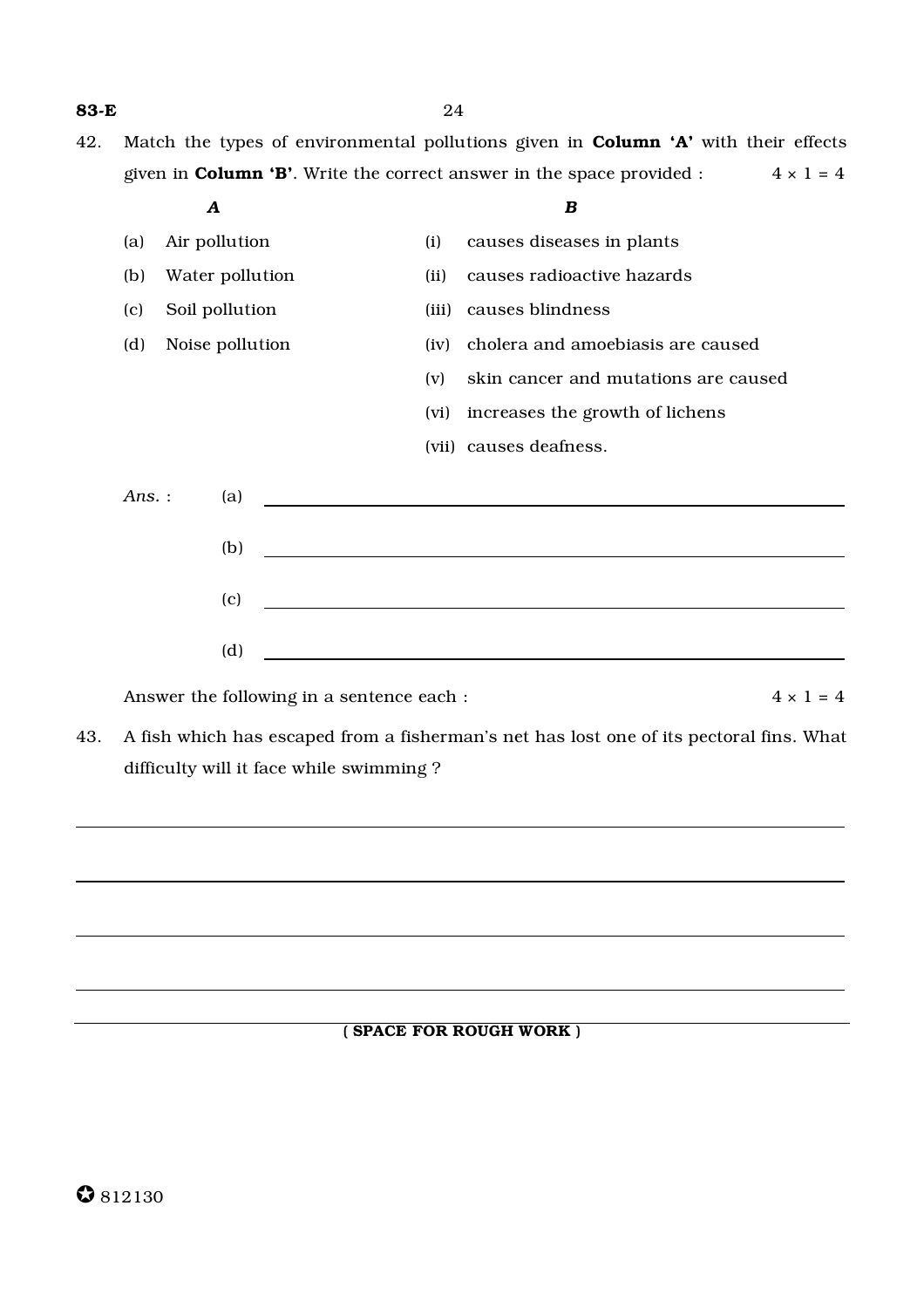44. A boy observes the cross-section of an angiosperm stem under a compound microscope. He infers that the leaves of that plant have parallel venation. What observation led him to arrive at this inference ?

45. Write any one function of cerebellum.

46. It is found that desired genes can be transferred from one plant to another plant. Write any one advantage of this process to the plant.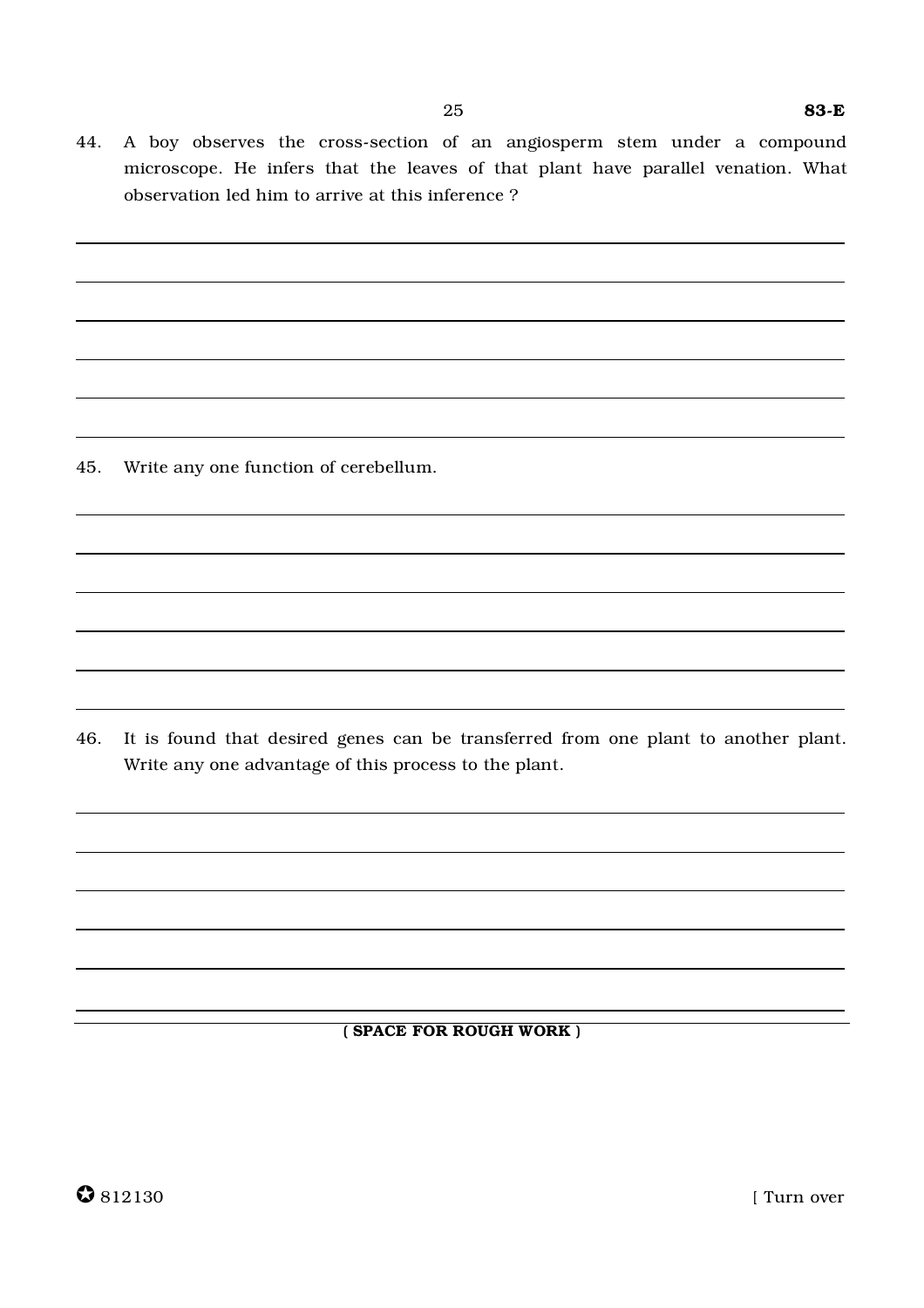Answer the following questions in *two* to *three* sentences each : 6 × 2 = 12

47. Differentiate between the two types of root systems found in angiosperms.

48. What are Dendrites and Axons ? Write any one difference between them.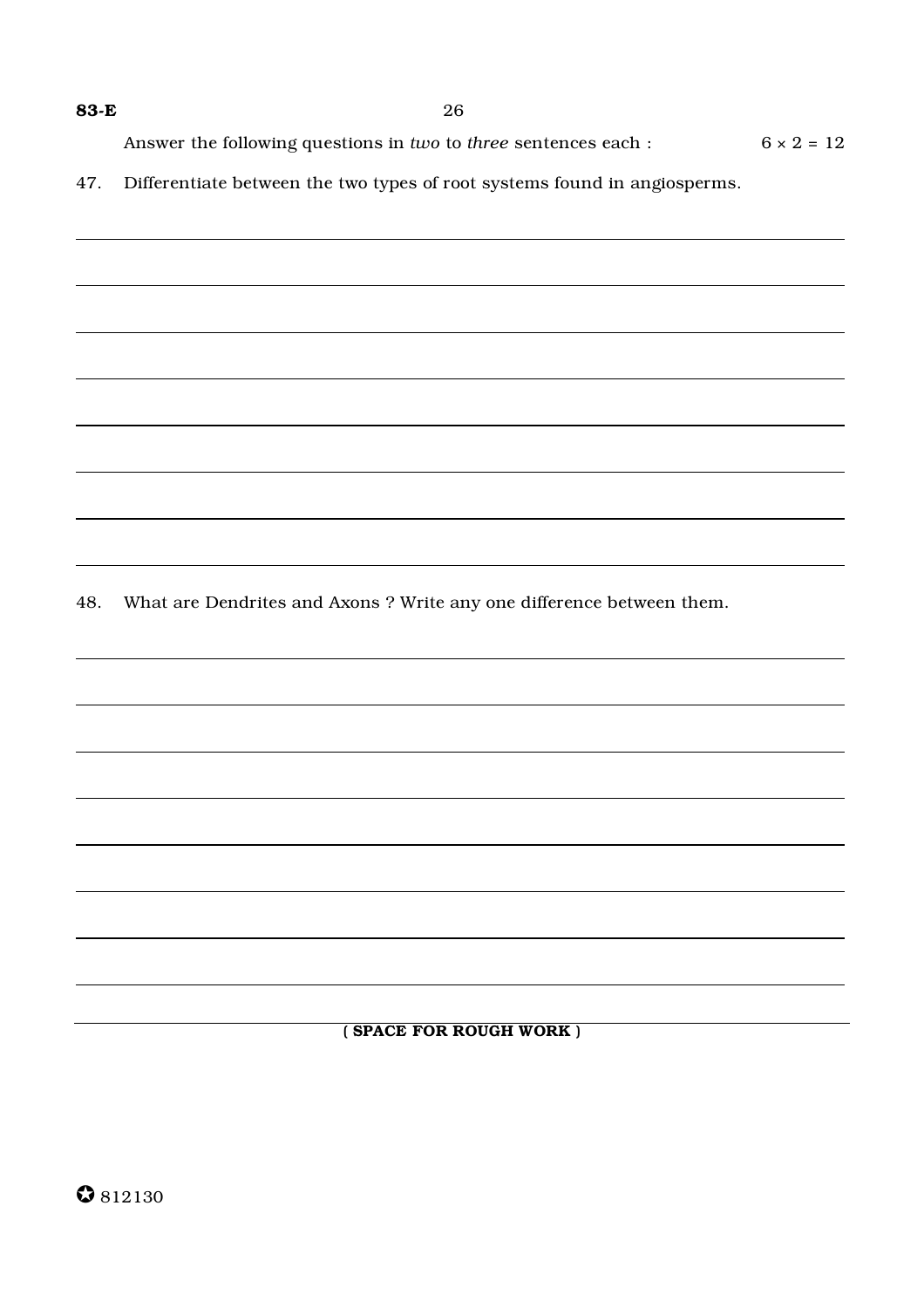49. The rate of heart-beat and breathing has increased in a person, while running in a race. After sometimes the heart-beat and breathing becomes normal. Which two components of the nervous system control these processes and how ?

50. A person living in a coastal area is suffering from nervous problems and protruded eyes. What may be the cause for this condition ? How can it be controlled ?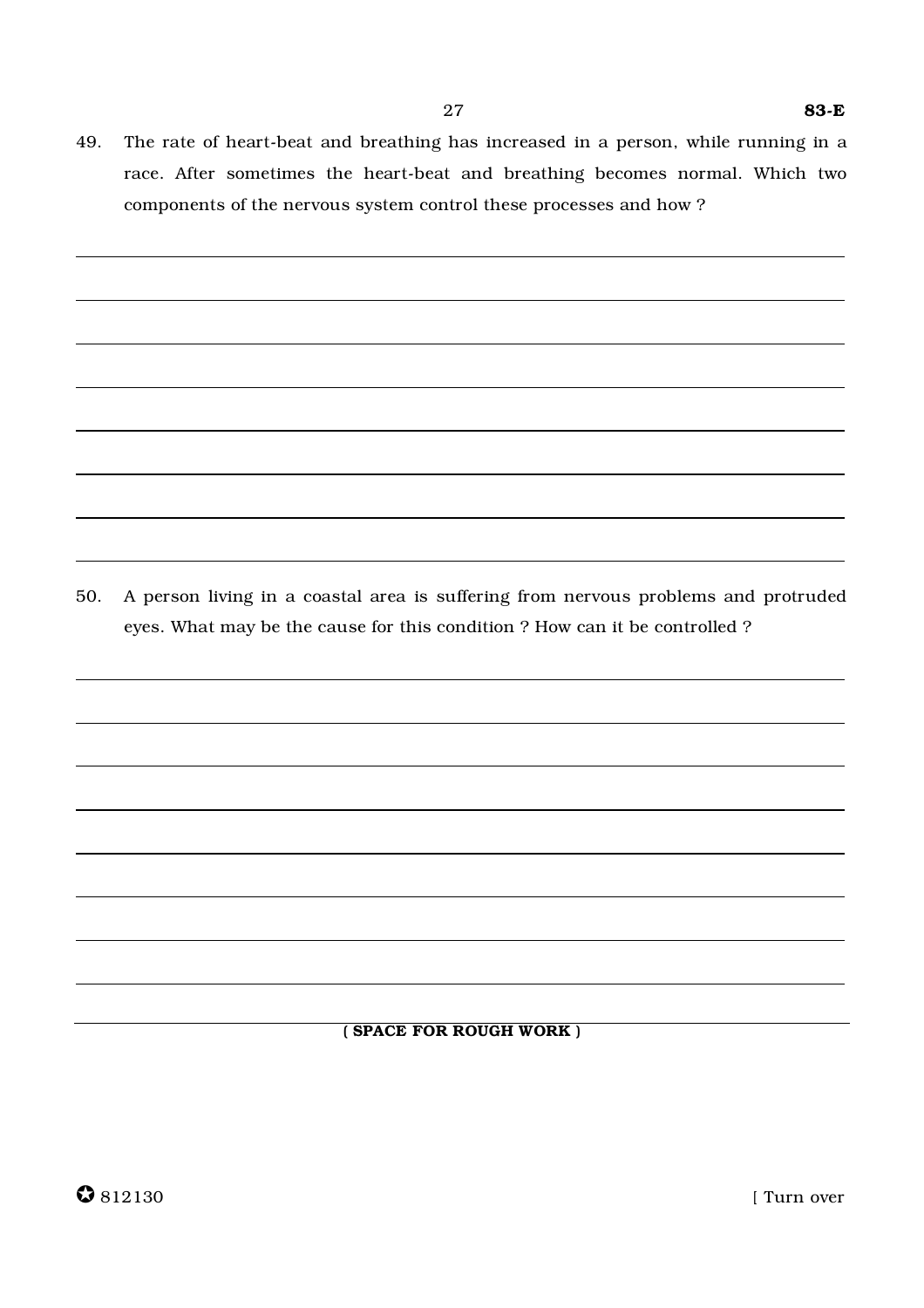51. Which are the four methods of HIV transmission?

52. As a consumer what are your roles and responsibilities in preventing food adulteration?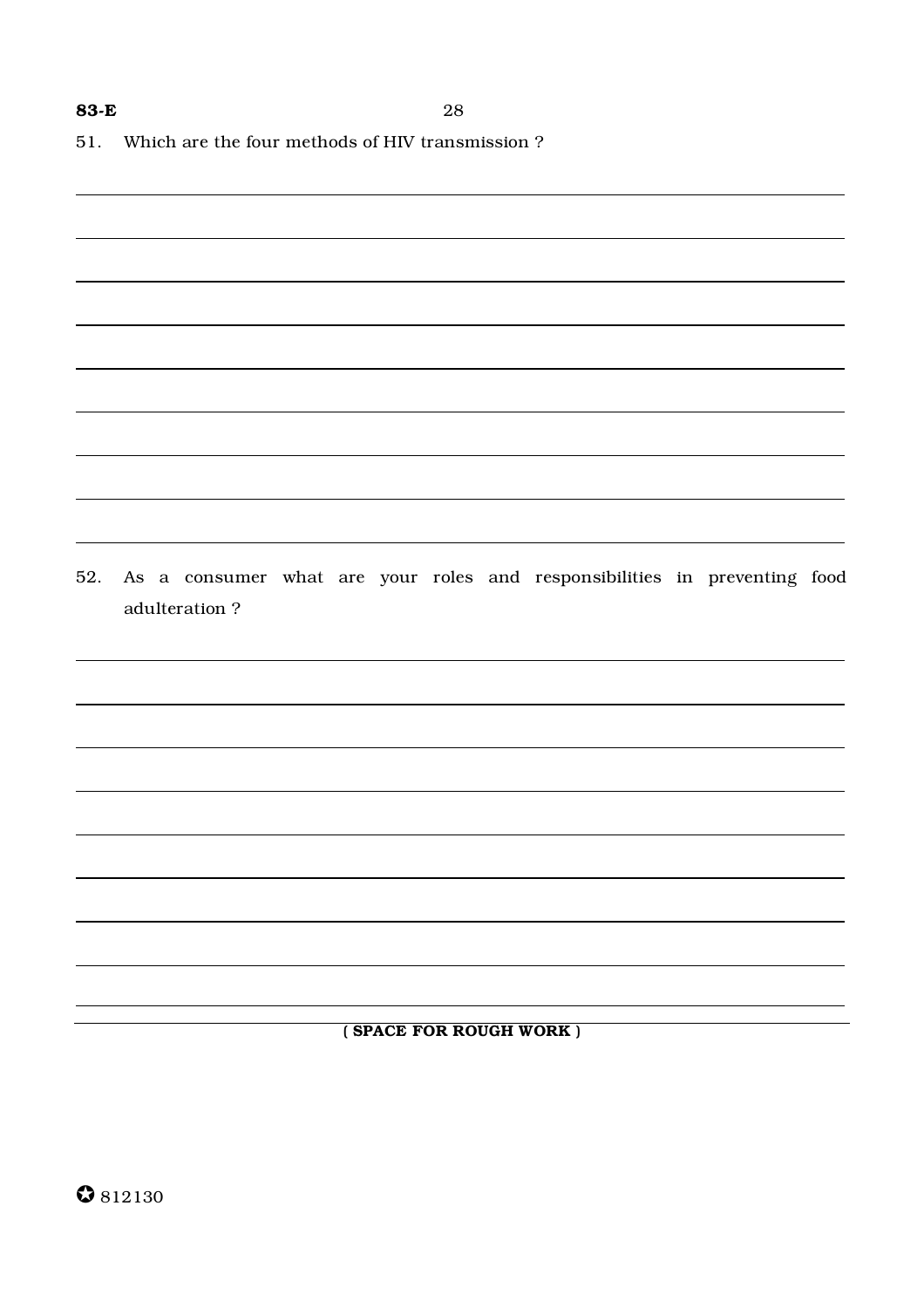$\overline{\phantom{a}}$ 

 $\overline{\phantom{0}}$ 

 $2 \times 3 = 6$ 

Answer the following questions :

53. Explain the function of the constituents of plasma.

(SPACE FOR ROUGH WORK)

|  | $\bullet$ 812130 |
|--|------------------|
|--|------------------|

[ Turn over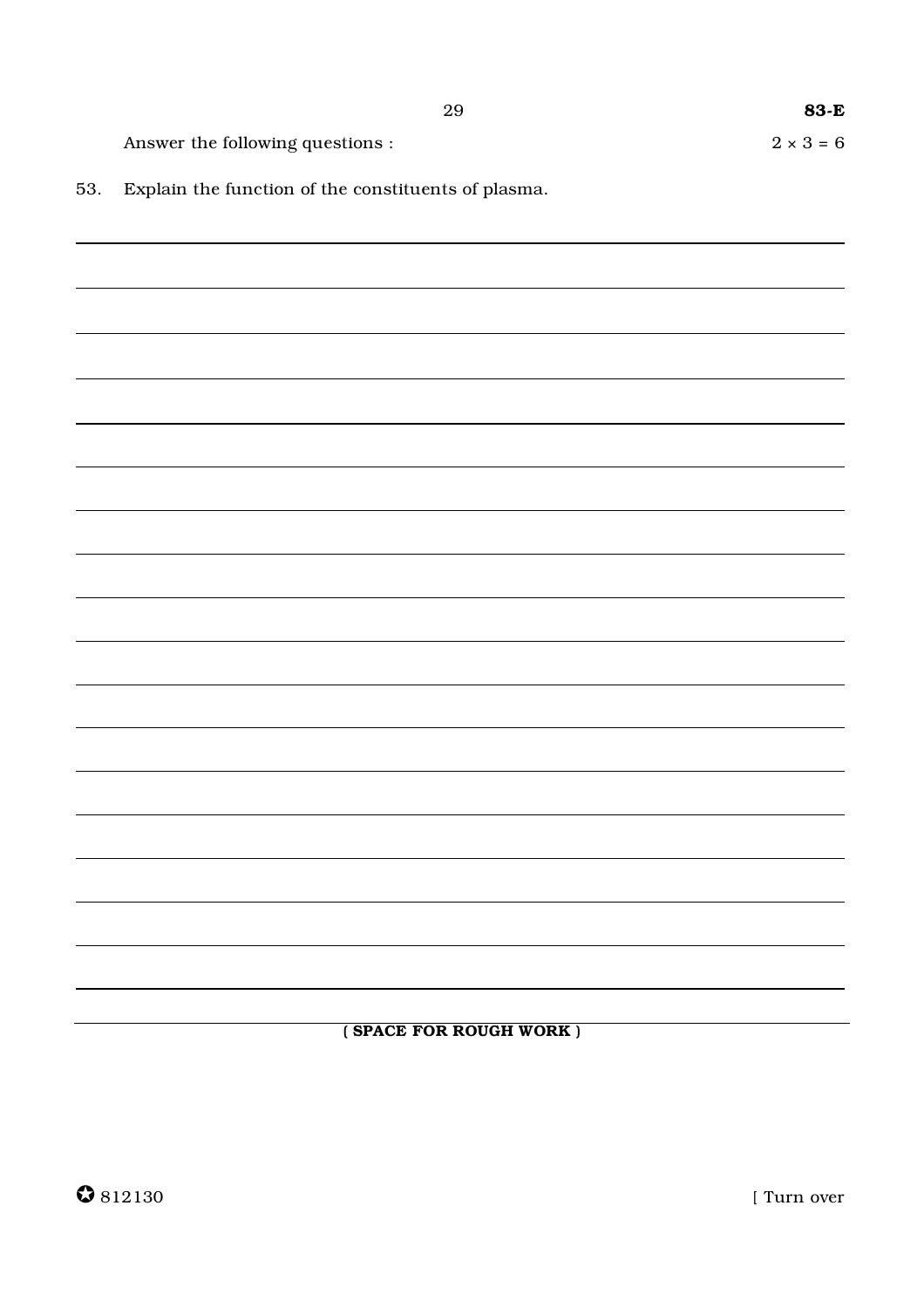54. Draw a diagram to show the structure of a typical flower and label any two parts.